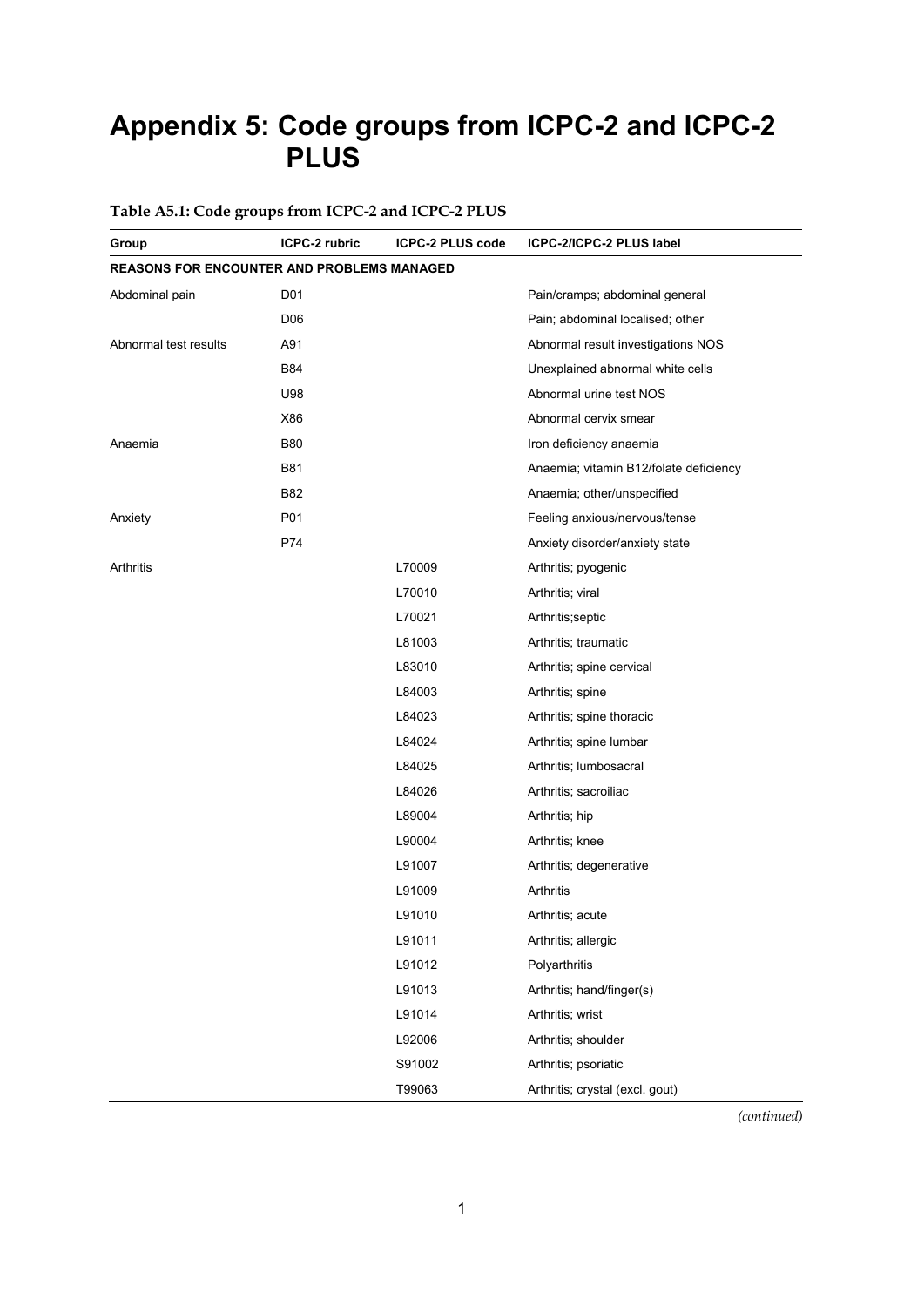| Group                                                  | ICPC-2 rubric   | <b>ICPC-2 PLUS code</b> | ICPC-2/ICPC-2 PLUS label                           |
|--------------------------------------------------------|-----------------|-------------------------|----------------------------------------------------|
| Reasons for encounter and problems managed (continued) |                 |                         |                                                    |
| Back complaint                                         | L <sub>02</sub> |                         | Back symptom/complaint                             |
|                                                        | L03             |                         | Low back symptom/complaint                         |
|                                                        | L86             |                         | Back syndrome with radiating pain                  |
| Check-up-all                                           | $-30$           |                         | Medical examination/health evaluation,<br>complete |
|                                                        | -31             |                         | Medical examination/health evaluation, partial     |
|                                                        | X37             |                         | Pap smear                                          |
| Check-up-ICPC chapter                                  | A30; A31        |                         | General                                            |
|                                                        | B30; B31        |                         | <b>Blood</b>                                       |
|                                                        | D30; D31        |                         | Digestive                                          |
|                                                        | F30; F31        |                         | Eye                                                |
|                                                        | H30; H31        |                         | Ear                                                |
|                                                        | K30; K31        |                         | Cardiovascular                                     |
|                                                        | L30; L31        |                         | Musculoskeletal                                    |
|                                                        | N30; N31        |                         | Neurological                                       |
|                                                        | P30; P31        |                         | Psychological                                      |
|                                                        | R30; R31        |                         | Respiratory                                        |
|                                                        | S30; S31        |                         | Skin                                               |
|                                                        | T30; T31        |                         | Endocrine                                          |
|                                                        | U30; U31        |                         | Urology                                            |
|                                                        | W30; W31        |                         | Prenatal/postnatal                                 |
|                                                        | X30; X31; X37   |                         | Female genital                                     |
|                                                        | Y30; Y31        |                         | Male genital                                       |
|                                                        | Z30; Z31        |                         | Social                                             |
| Depression                                             | P03             |                         | Feeling depressed                                  |
|                                                        | P76             |                         | Depressive disorder                                |
| Diabetes-non-gestational                               | T89             |                         | Diabetes; insulin-dependent                        |
|                                                        | T90             |                         | Diabetes; non-insulin-dependent                    |
| Diabetes-all                                           | T89             |                         | Diabetes; insulin-dependent                        |
|                                                        | T90             |                         | Diabetes; non-insulin-dependent                    |
|                                                        | W85             |                         | Gestational diabetes                               |
| Fracture                                               | L72             |                         | Fracture; radius/ulna                              |
|                                                        | L73             |                         | Fracture; tibia/fibula                             |
|                                                        | L74             |                         | Fracture; hand/foot bone                           |
|                                                        | L75             |                         | Fracture; femur                                    |
|                                                        | L76             |                         | Fracture; other                                    |
|                                                        |                 | L84019                  | Fracture; compression; spine                       |
|                                                        |                 | L99017                  | Fracture; non-union                                |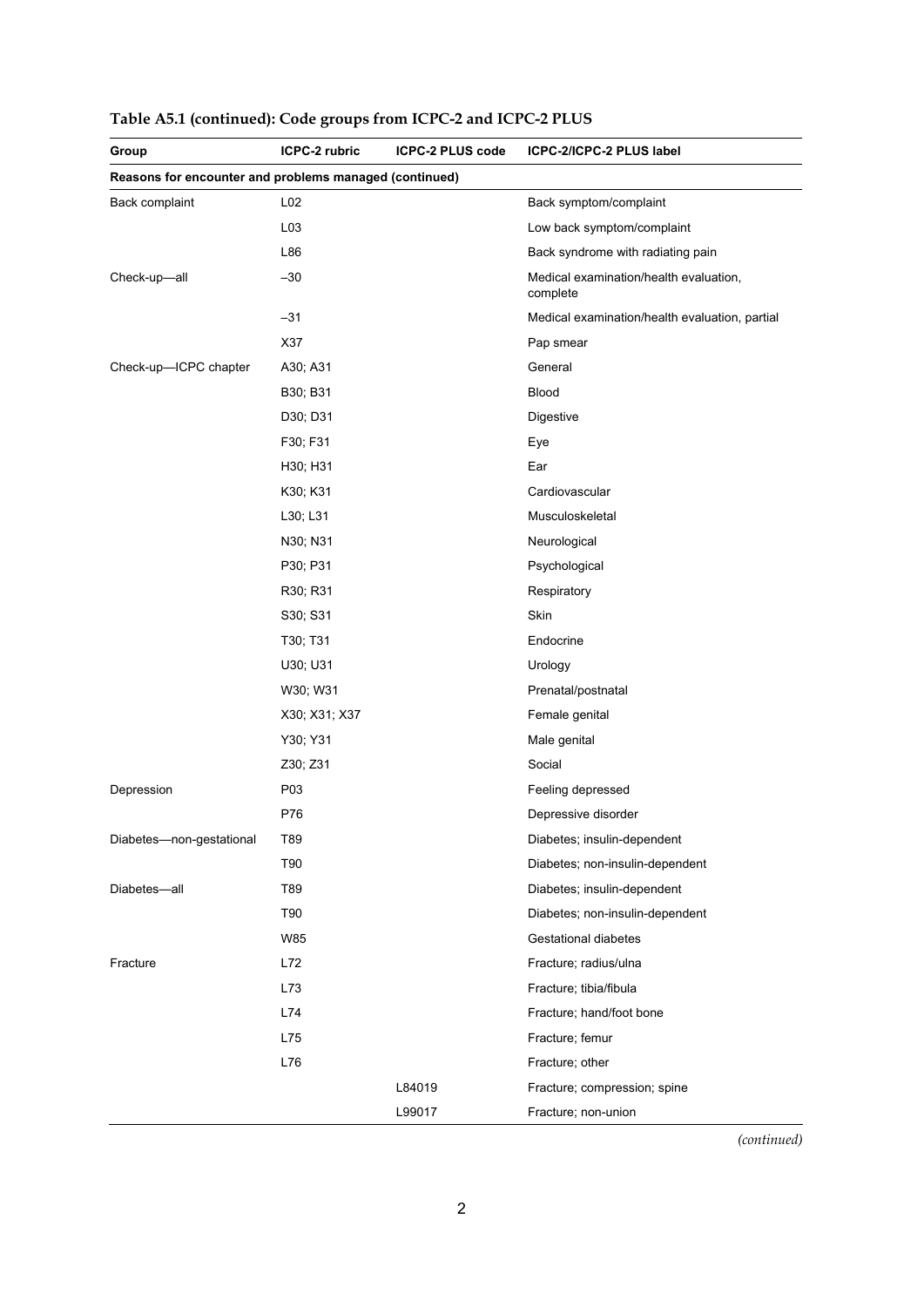| Group                       |                                                        | ICPC-2 rubric ICPC-2 PLUS code | ICPC-2/ICPC-2 PLUS label                                   |  |  |
|-----------------------------|--------------------------------------------------------|--------------------------------|------------------------------------------------------------|--|--|
|                             | Reasons for encounter and problems managed (continued) |                                |                                                            |  |  |
| Fracture (continued)        |                                                        | L99018                         | Fracture; pathological                                     |  |  |
|                             |                                                        | L99019                         | Fracture; malunion                                         |  |  |
|                             |                                                        | L99095                         | Fracture; stress                                           |  |  |
|                             |                                                        | N54005                         | Decompression; fracture; skull                             |  |  |
|                             |                                                        | N80012                         | Fracture; skull (base)                                     |  |  |
|                             |                                                        | N80013                         | Fracture; skull                                            |  |  |
|                             |                                                        | N80014                         | Injury; head; fracture                                     |  |  |
| Hypertension/high BP (RFEs) | K85                                                    |                                | Elevated blood pressure (without hypertension)             |  |  |
|                             | K86                                                    |                                | Hypertension; uncomplicated                                |  |  |
|                             | K87                                                    |                                | Hypertension; complicated                                  |  |  |
|                             |                                                        | W81002                         | Hypertension; pre-eclamptic                                |  |  |
|                             |                                                        | W81003                         | Hypertension in pregnancy                                  |  |  |
| Hypertension (problems)     | K86                                                    |                                | Hypertension; uncomplicated                                |  |  |
|                             | K87                                                    |                                | Hypertension; complicated                                  |  |  |
|                             |                                                        | W81002                         | Hypertension; pre-eclamptic                                |  |  |
|                             |                                                        | W81003                         | Hypertension in pregnancy                                  |  |  |
| Immunisation                | A44                                                    |                                | Preventive immunisation/medication;<br>general/unspecified |  |  |
|                             | D44                                                    |                                | Preventive immunisation/medication; digestive              |  |  |
|                             | N44                                                    |                                | Preventive immunisation/medication; neurological           |  |  |
|                             | R44                                                    |                                | Preventive immunisation/medication; respiratory            |  |  |
| Ischaemic heart disease     | K74                                                    |                                | Ischaemic heart disease with angina                        |  |  |
|                             | K76                                                    |                                | Ischaemic heart disease without angina                     |  |  |
| Lipid disorders             | T93                                                    |                                | Lipid disorder                                             |  |  |
|                             |                                                        | T99075                         | Lipodystrophy                                              |  |  |
| Menstrual problems          | X02                                                    |                                | Pain; menstrual                                            |  |  |
|                             | X03                                                    |                                | Pain; intermenstrual                                       |  |  |
|                             | X05                                                    |                                | Menstruation; absent/scanty                                |  |  |
|                             | X06                                                    |                                | Menstruation; excessive                                    |  |  |
|                             | X07                                                    |                                | Menstruation; irregular/frequent                           |  |  |
|                             | X08                                                    |                                | Intermenstrual bleeding                                    |  |  |
|                             | X09                                                    |                                | Premenstrual symptom/complaint                             |  |  |
|                             | X10                                                    |                                | Postponement of menstruation                               |  |  |
| Oral contraception          | W10                                                    |                                | Contraception; postcoital                                  |  |  |
|                             | W11                                                    |                                | Contraception; oral                                        |  |  |
|                             | W50                                                    |                                | Medication; reproductive system                            |  |  |
| Osteoarthritis              |                                                        | L83011                         | Osteoarthritis; spine; cervical                            |  |  |
|                             |                                                        | L84004                         | Osteoarthritis; spine                                      |  |  |
|                             |                                                        | L84009                         | Osteoarthritis; spine; thoracic                            |  |  |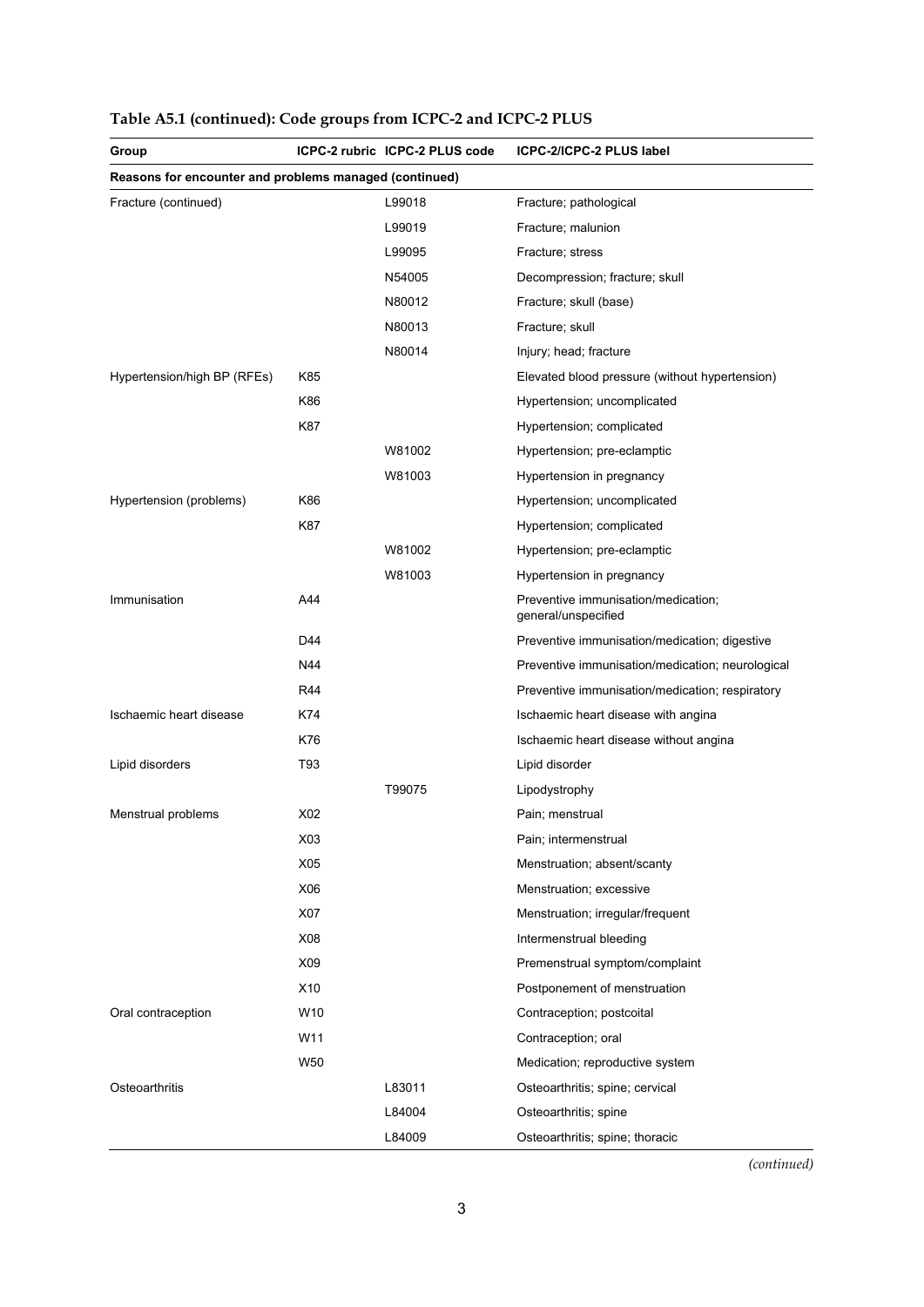| Group                                                  | ICPC-2 rubric   | <b>ICPC-2 PLUS code</b> | ICPC-2/ICPC-2 PLUS label                              |
|--------------------------------------------------------|-----------------|-------------------------|-------------------------------------------------------|
| Reasons for encounter and problems managed (continued) |                 |                         |                                                       |
| Osteoarthritis (continued)                             |                 | L84010                  | Osteoarthritis; spine; lumbar                         |
|                                                        |                 | L84011                  | Osteoarthritis; lumbosacral                           |
|                                                        |                 | L84012                  | Osteoarthritis; sacroiliac                            |
|                                                        |                 | L89001                  | Osteoarthritis; hip                                   |
|                                                        |                 | L90001                  | Osteoarthritis; knee                                  |
|                                                        |                 | L91001                  | Osteoarthritis; degenerative                          |
|                                                        |                 | L91003                  | Osteoarthritis                                        |
|                                                        |                 | L91008                  | Heberdens nodes                                       |
|                                                        |                 | L91015                  | Osteoarthritis; wrist                                 |
|                                                        |                 | L92007                  | Osteoarthritis; shoulder                              |
| Pregnancy                                              | W01             |                         | Question of pregnancy                                 |
|                                                        | W78             |                         | Pregnancy                                             |
|                                                        | W79             |                         | Unwanted pregnancy                                    |
| Prescription                                           | $-50$           |                         | Medication prescription/request/renewal/injection     |
| Rash                                                   | S <sub>06</sub> |                         | Rash; localised                                       |
|                                                        | S07             |                         | Rash generalised                                      |
| Rheumatoid arthritis                                   | L88             |                         | Rheumatoid/seropositive arthritis                     |
| Sprain/strain                                          |                 | L19014                  | Strain; muscle(s)                                     |
|                                                        | L77             |                         | Sprain/strain; ankle                                  |
|                                                        | L78             |                         | Sprain/strain; knee                                   |
|                                                        | L79             |                         | Sprain/strain; joint NOS                              |
|                                                        |                 | L83023                  | Sprain; neck                                          |
|                                                        |                 | L83024                  | Strain; neck                                          |
|                                                        |                 | L84020                  | Sprain; back                                          |
|                                                        |                 | L84021                  | Strain; back                                          |
| Swelling (skin)                                        | <b>S04</b>      |                         | Lump/swelling;localised                               |
|                                                        | <b>S05</b>      |                         | Lump/swelling;generalised                             |
| Test results                                           | $-60$           |                         | Results tests/procedures                              |
|                                                        | $-61$           |                         | Results examination/test/record/letter other provider |
| <b>Tonsillitis</b>                                     | R76             |                         | Tonsillitis; acute                                    |
|                                                        | <b>R90</b>      |                         | Hypertrophy; tonsils/adenoids                         |
| Urinary tract infection                                | U70             |                         | Pyelonephritis/pyelitis                               |
|                                                        | U71             |                         | Cystitis/urinary infection other                      |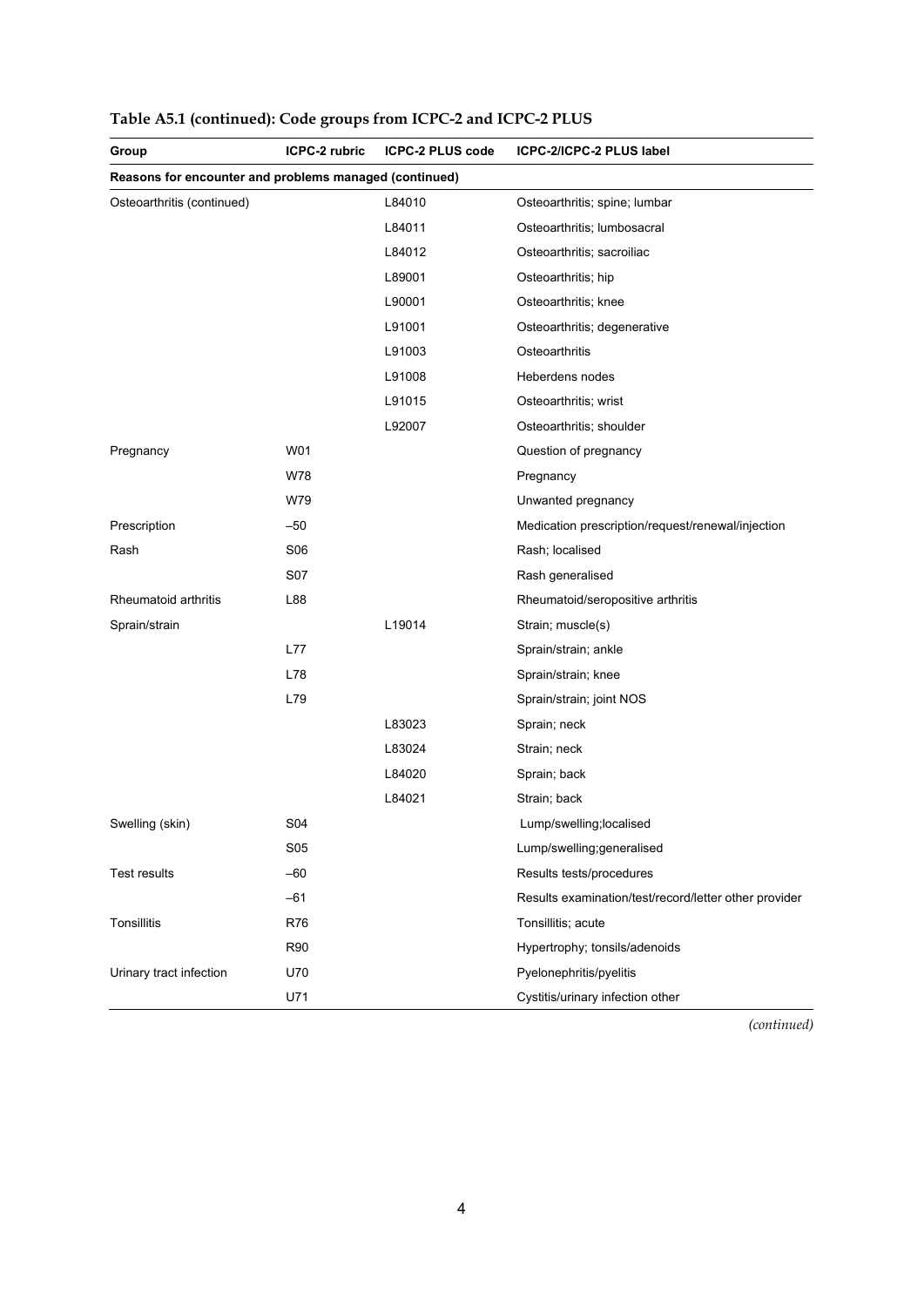| Group                       | <b>ICPC-2 PLUS code</b> | <b>ICPC-2 PLUS label</b>              |
|-----------------------------|-------------------------|---------------------------------------|
| <b>CLINICAL TREATMENTS</b>  |                         |                                       |
| Advice/education            | A45002                  | Advice/education                      |
|                             | B45002                  | Advice/education; blood               |
|                             | D45002                  | Advice/education; digestive           |
|                             | F45002                  | Advice/education; eye                 |
|                             | H45002                  | Advice/education; ear                 |
|                             | K45002                  | Advice/education; cardiovascular      |
|                             | L45002                  | Advice/education; musculoskeletal     |
|                             | N45002                  | Advice/education; neurological        |
|                             | P45001                  | Advice/education; psychological       |
|                             | R45002                  | Advice/education; respiratory         |
|                             | S45002                  | Advice/education; skin                |
|                             | T45002                  | Advice/education; endocrine/metabolic |
|                             | U45002                  | Advice/education; urology             |
|                             | W45004                  | Advice/education; reproductive        |
|                             | X45002                  | Advice/education; genital; female     |
|                             | Y45002                  | Advice/education; genital; male       |
|                             | Z45002                  | Advice/education; social              |
| Advice/education-medication | A45015                  | Advice/education; medication          |
|                             | A48003                  | Review; medication                    |
|                             | A48005                  | Increased; drug dosage                |
|                             | A48006                  | Decreased; drug dosage                |
|                             | A48007                  | Change (in); drug dosage              |
|                             | A48008                  | Stop medication                       |
|                             | A48009                  | Recommend medication (not new)        |
|                             | A48010                  | Change (in); medication               |
|                             | A48011                  | Medication; request; refusal          |
| Advice/education-treatment  | A45016                  | Advice/education; treatment           |
|                             | A45019                  | Advice; time off work                 |
|                             | A45020                  | Advice; rest/fluids                   |
|                             | A45021                  | Advice; naturopathic treatment        |
|                             | A48004                  | Review; treatment                     |
|                             | L45004                  | Advice/education; RICE                |
|                             | T45004                  | Advice/education; diabetes            |
|                             | T45009                  | Advice; home glucose monitoring       |
| Counselling/advice-alcohol  | P45005                  | Advice/education; alcohol             |
|                             | P58009                  | Counselling; alcohol                  |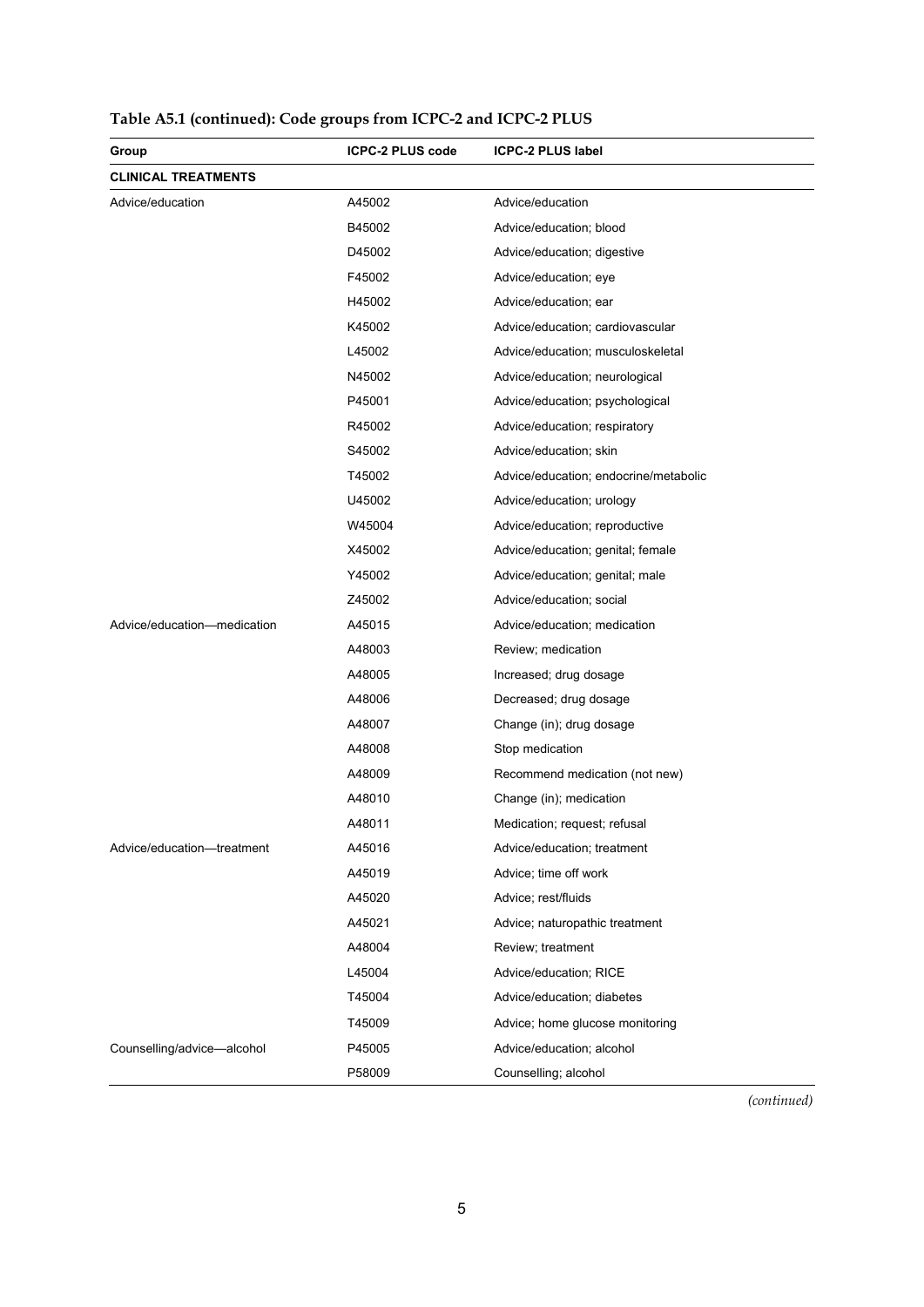| Group                                  | <b>ICPC-2 PLUS code</b> | <b>ICPC-2 PLUS label</b>                  |
|----------------------------------------|-------------------------|-------------------------------------------|
| <b>Clinical treatments (continued)</b> |                         |                                           |
| Counselling/advice-exercise            | A45004                  | Advice/education; exercise                |
|                                        | A58005                  | Counselling; exercise                     |
| Counselling/advice-health/body         | A45005                  | Advice/education; health                  |
|                                        | A45009                  | Health promotion                          |
|                                        | A45010                  | Information; health                       |
|                                        | A45011                  | Health promotion; injury                  |
|                                        | A45018                  | Advice/education; body                    |
|                                        | A45026                  | Advice/education; hygiene                 |
|                                        | A58006                  | Counselling; health                       |
|                                        | A98001                  | Health maintenance                        |
| Counselling/advice-lifestyle           | P45008                  | Advice/education; lifestyle               |
|                                        | P58012                  | Counselling; lifestyle                    |
| Counselling/advice-nutrition/weight    | A45006                  | Advice/education; diet                    |
|                                        | T45005                  | Advice/education; nutritional             |
|                                        | T45007                  | Advice/education; weight management       |
|                                        | T58002                  | Counselling; weight management            |
| Counselling/advice-prevention          | A45025                  | Advice/education; immunisation            |
|                                        | A58007                  | Counselling; prevention                   |
|                                        | X45004                  | Advice/education; breast self exam        |
|                                        | Z45005                  | Advice/education; environment             |
| Counselling/advice-smoking             | P45004                  | Advice/education; smoking                 |
|                                        | P58008                  | Counselling; smoking                      |
| Counselling-problem                    | A58002                  | Counselling; problem                      |
|                                        | A58003                  | Counselling; individual                   |
|                                        | B58001                  | Counselling; problem; blood               |
|                                        | D58001                  | Counselling; problem; digestive           |
|                                        | F58001                  | Counselling; problem; eye                 |
|                                        | H58001                  | Counselling; problem; ear                 |
|                                        | K58001                  | Counselling; problem; cardiovascular      |
|                                        | L58001                  | Counselling; problem; musculoskeletal     |
|                                        | N58001                  | Counselling; problem; neurological        |
|                                        | R58001                  | Counselling; problem; respiratory         |
|                                        | S58001                  | Counselling; problem; skin                |
|                                        | T58001                  | Counselling; problem; endocrine/metabolic |
|                                        | U58001                  | Counselling; problem; urology             |
|                                        | W58003                  | Counselling; problem; reproductive        |
|                                        | X58001                  | Counselling; problem; genital; female     |
|                                        | X58003                  | Counselling; sexual; physical; female     |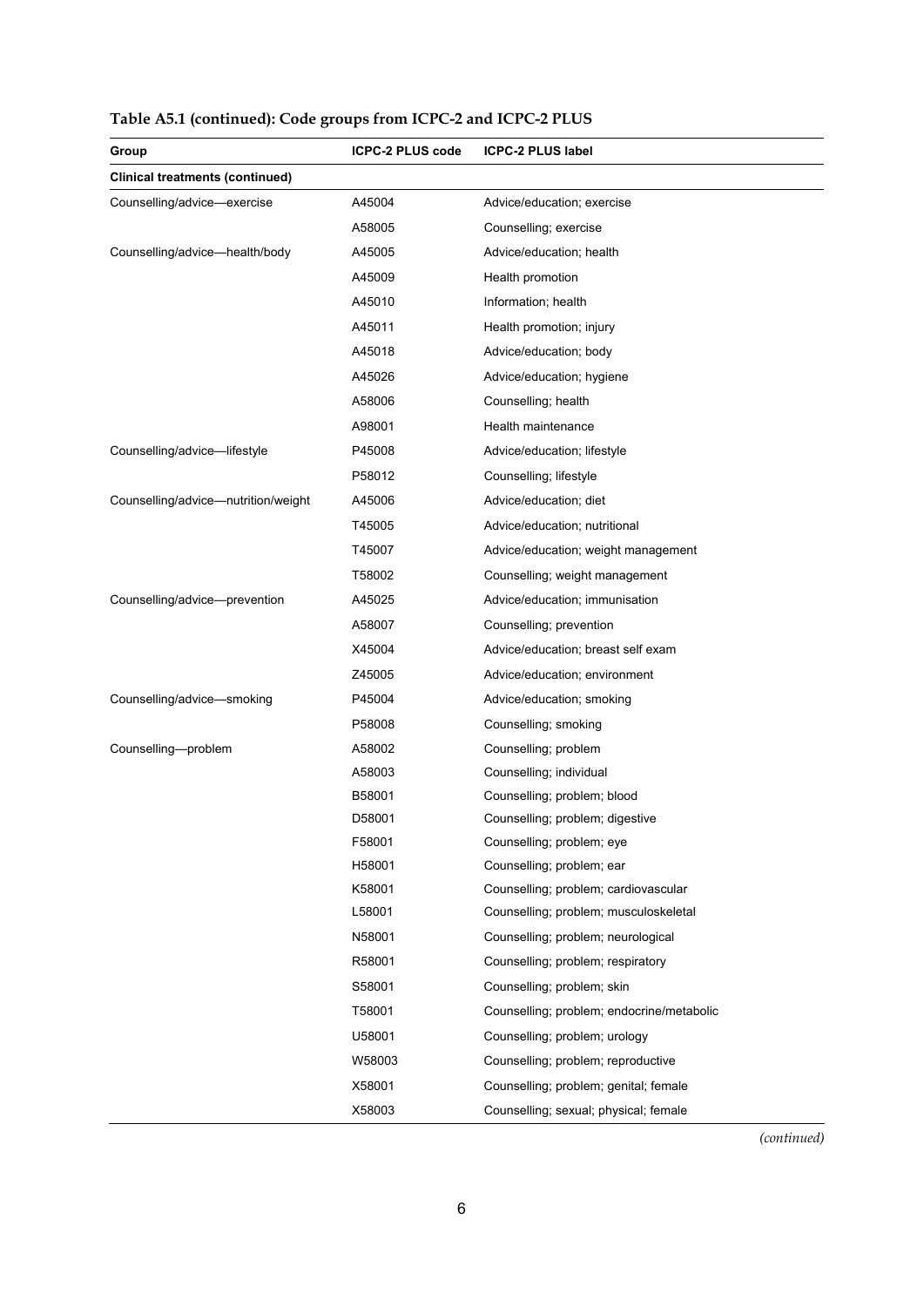| <b>Treatment group</b>                 | <b>ICPC-2 PLUS code</b> | <b>ICPC-2 PLUS label</b>                  |
|----------------------------------------|-------------------------|-------------------------------------------|
| <b>Clinical treatments (continued)</b> |                         |                                           |
| Counselling-problem (continued)        | Y58001                  | Counselling; problem; genital; male       |
|                                        | Y58003                  | Counselling; sexual; physical; male       |
|                                        | Z58002                  | Counselling; problem; social              |
| Counselling-psychological              | P45013                  | Anger management                          |
|                                        | P58001                  | Counselling; psychiatric                  |
|                                        | P58002                  | Psychotherapy                             |
|                                        | P58004                  | Counselling; psychological                |
|                                        | P58005                  | Counselling; sexual; psychological        |
|                                        | P58006                  | Counselling; individual; psychological    |
|                                        | P58007                  | Counselling; bereavement                  |
|                                        | P58013                  | Counselling; anger                        |
|                                        | P58014                  | Counselling; self-esteem                  |
|                                        | P58015                  | Counselling; assertiveness                |
|                                        | P58018                  | Therapy; group                            |
|                                        | P58019                  | Cognitive behavioural therapy             |
|                                        | P58022                  | Counselling; body image                   |
| Family planning                        | A98002                  | Counselling; genetic female               |
|                                        | A98003                  | Counselling; genetic male                 |
|                                        | W14002                  | Family planning; female                   |
|                                        | W45006                  | Advice/education; preconceptual           |
|                                        | W45007                  | Advice/education; contraception; female   |
|                                        | W45008                  | Advice/education; family planning; female |
|                                        | W58001                  | Counselling; abortion                     |
|                                        | W58005                  | Counselling; terminate pregnancy          |
|                                        | W58007                  | Counselling; preconceptual                |
|                                        | W58012                  | Counselling; sterilisation; female        |
|                                        | W58013                  | Counselling; family planning; female      |
|                                        | Y14001                  | Family planning; male                     |
|                                        | Y45006                  | Advice/education; family planning; male   |
|                                        | Y45007                  | Advice/education; contraception; female   |
|                                        | Y58005                  | Counselling; sterilisation; male          |
|                                        | Y58006                  | Counselling; family planning; male        |
| Observe/wait                           | A45001                  | Observe/wait                              |
|                                        | B45001                  | Observe/wait; blood                       |
|                                        | D45001                  | Observe/wait; digestive                   |
|                                        | F45001                  | Observe/wait; eye                         |
|                                        | H45001                  | Observe/wait; ear                         |
|                                        | K45001                  | Observe/wait; cardiovascular              |
|                                        | L45001                  | Observe/wait; musculoskeletal             |
|                                        | N45001                  | Observe/wait; neurological                |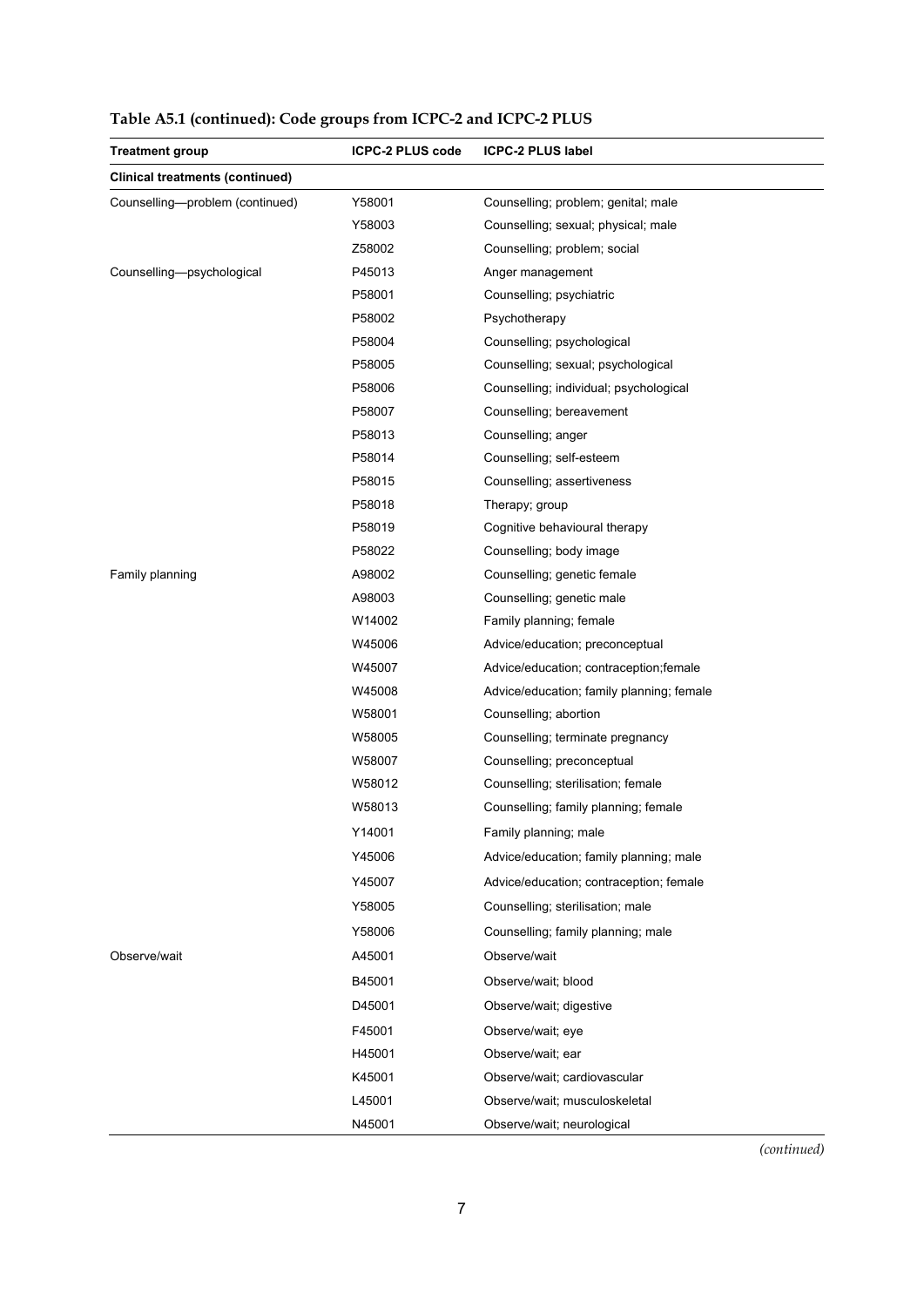| <b>Treatment group</b>                                                   | ICPC-2/ICPC-2 PLUS code              | ICPC-2/ICPC-2 PLUS label                  |
|--------------------------------------------------------------------------|--------------------------------------|-------------------------------------------|
| <b>Clinical treatments (continued)</b>                                   |                                      |                                           |
| Observe/wait (continued)                                                 | P45002                               | Observe/wait; psychological               |
|                                                                          | R45001                               | Observe/wait; respiratory                 |
|                                                                          | S45001                               | Observe/wait; skin                        |
|                                                                          | T45001                               | Observe/wait; endocr/metabol              |
|                                                                          | U45001                               | Observe/wait; urology                     |
|                                                                          | W45003                               | Observe/wait; reproductive                |
|                                                                          | X45001                               | Observe/wait; genital; female             |
|                                                                          | Y45001                               | Observe/wait; genital; male               |
|                                                                          | Z45001                               | Observe/wait; social                      |
| Other admin/document                                                     | -62 (excluding A62008 and<br>A62014) |                                           |
| Reassurance, support                                                     | A58010                               | Reassurance/support                       |
| Sickness certificate                                                     | A62008                               | Admin; certificate; sickness              |
|                                                                          | A62014                               | Admin; certificate; workers' compensation |
| <b>PROCEDURES</b>                                                        |                                      |                                           |
| Incision/drainage/flushing/aspiration/<br>removal body fluid             | -51                                  |                                           |
| Excision/removal tissue/biopsy/<br>destruction/debridement/cauterisation | $-52$                                |                                           |
| Repair/fixation-suture/cast/prosthetic<br>device (apply/remove)          | $-54$                                |                                           |
| Local injection/infiltration                                             | $-55$                                |                                           |
| Dressing/pressure/compression/tamponade                                  | $-56$                                |                                           |
| Physical medicine/rehabilitation                                         | -57                                  |                                           |
| Other procedures/minor surgery NEC                                       | $-59$                                |                                           |
| <b>CLINICAL MEASUREMENTS</b>                                             |                                      |                                           |
| Electrical tracings                                                      | $-42$                                |                                           |
| Other preventive procedures/high-risk<br>medication, condition           | -49                                  |                                           |
| Pap smear                                                                | X37001                               | Pap smear                                 |
|                                                                          | X37003                               | Test; cytology; genital; female           |
|                                                                          | X37004                               | Vault smear                               |
|                                                                          | X37005                               | Pap smear; thin prep                      |
| Physical function test                                                   | $-39$                                |                                           |
| Urine test                                                               | A35001                               | Test; urine                               |
|                                                                          | A35002                               | Urinalysis                                |
|                                                                          | B35001                               | Test; urine; blood                        |
|                                                                          | D35001                               | Test; urine; digestive                    |
|                                                                          | P35001                               | Test; urine; psychological                |
|                                                                          | T35001                               | Test; urine; endocrine/metabolic          |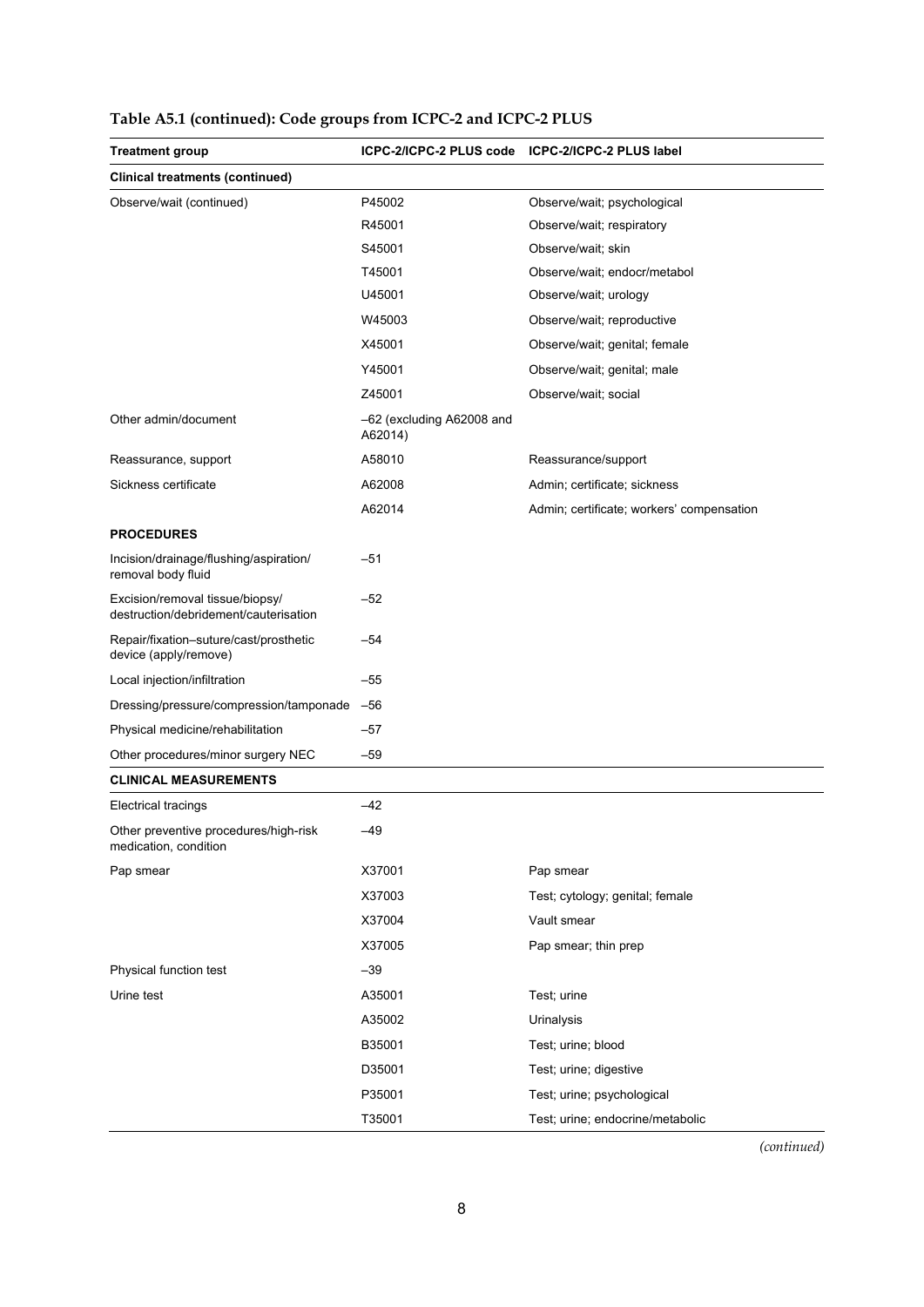| <b>Treatment group</b>                   |                                                                           | ICPC-2/ICPC-2 PLUS code ICPC-2/ICPC-2 PLUS label          |  |
|------------------------------------------|---------------------------------------------------------------------------|-----------------------------------------------------------|--|
| <b>Clinical measurements (continued)</b> |                                                                           |                                                           |  |
| Urine test (continued)                   | U35002                                                                    | Test; urine; urology                                      |  |
|                                          | W35001                                                                    | Test; urine; reproductive                                 |  |
|                                          | Y35001                                                                    | Test; urine; genital; male                                |  |
| <b>REFERRALS</b>                         |                                                                           |                                                           |  |
| Allied health services                   | $-66$                                                                     | Referral to other provider/nurse/therapist/ social worker |  |
|                                          | $-68$ (excluding A68011;<br>Z68003;Z68004; Z68007<br>and Z68008)          | Other referrals NEC                                       |  |
|                                          | Z67002                                                                    | Referral; respite care                                    |  |
| Specialist                               | $-67$ (excluding A67010;<br>A67011; A67022; A67015;<br>P67005 and Z67002) | Referral to physician/specialist/clinic/hospital          |  |
|                                          | A68009                                                                    | Referral; oncologist                                      |  |
| Emergency department                     | A67011                                                                    | Referral; A & E                                           |  |
| Hospital                                 | A67010                                                                    | Referral; hospital                                        |  |
|                                          | A67015                                                                    | Referral; hospice                                         |  |
|                                          | A67022                                                                    | Admission; hospital                                       |  |
|                                          | P67005                                                                    | Referral; hospital; psychiatrist                          |  |
| Other referrals                          | A68011                                                                    | Referral                                                  |  |
|                                          | Z68003                                                                    | Referral; financial/legal services                        |  |
|                                          | Z68004                                                                    | Referral; police                                          |  |
|                                          | Z68007                                                                    | Referral; women's shelter                                 |  |
|                                          | Z68008                                                                    | Referral;Centrelink                                       |  |
| PATHOLOGY TEST ORDERS                    |                                                                           |                                                           |  |
| <b>Chemistry</b>                         |                                                                           |                                                           |  |
| Amylase                                  | D34004                                                                    | Test; amylase                                             |  |
| <b>B12</b>                               | B34015                                                                    | Test; B12                                                 |  |
|                                          | D34009                                                                    | Test; Schillings                                          |  |
| C reactive protein                       | A34005                                                                    | Test; C reactive protein                                  |  |
| Calcium/phosphate                        | A34006                                                                    | Test; calcium                                             |  |
|                                          | A34013                                                                    | Test; phosphate                                           |  |
|                                          | A34024                                                                    | Test; calcium phosphate                                   |  |
| Cardiac enzymes                          | D34005                                                                    | Test; aspartate aminotransferas                           |  |
|                                          | K34003                                                                    | Test; cardiac enzymes                                     |  |
|                                          | K34004                                                                    | Test; creatine kinase                                     |  |
| Chemistry; other                         | A33023                                                                    | Test; alpha fetoprotein                                   |  |
|                                          | A33026                                                                    | Test; cancer antigen 125                                  |  |
|                                          | A33027                                                                    | Test; cancer antigen 15.3                                 |  |
|                                          | A33028                                                                    | Test; cancer antigen 19.9                                 |  |
|                                          | A33029                                                                    | Test; carcinoembryonic antigen                            |  |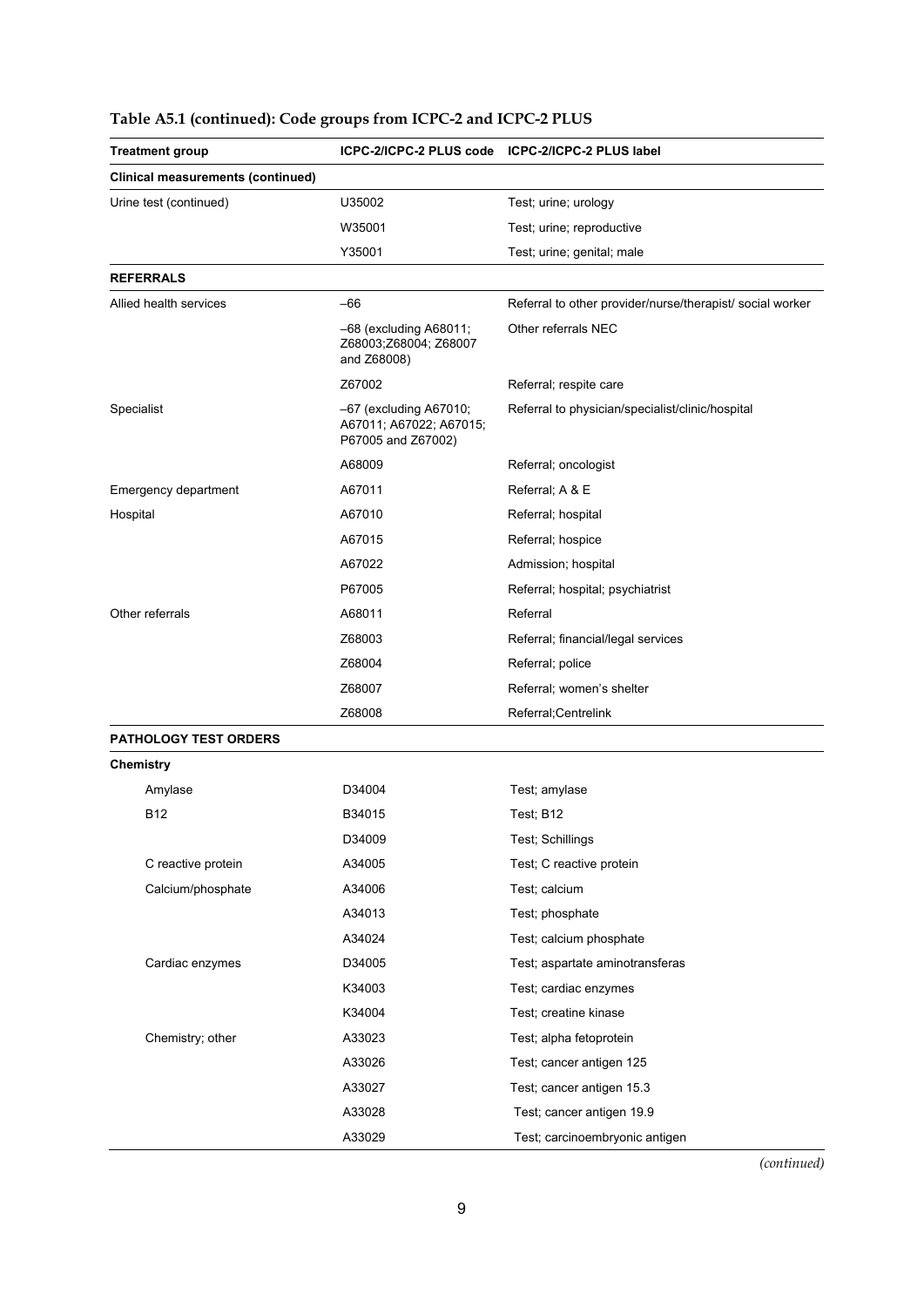| <b>Treatment group</b>            | <b>ICPC-2 PLUS code</b> | <b>ICPC-2 PLUS label</b>        |
|-----------------------------------|-------------------------|---------------------------------|
| Pathology test orders (continued) |                         |                                 |
| Chemistry; other (continued)      | A33041                  | Test; cancer antigen            |
|                                   | A34015                  | Test; protein                   |
|                                   | A34018                  | Vitamin assay                   |
|                                   | A34019                  | Test; lead                      |
|                                   | A34020                  | Test; blood gas analysis        |
|                                   | A34022                  | Test; mineral                   |
|                                   | A34023                  | Test; zinc                      |
|                                   | A34025                  | Test; DHEAS                     |
|                                   | A34030                  | Test; biochemistry              |
|                                   | A34031                  | Test; blood alcohol             |
|                                   | A34032                  | Test; prolactin                 |
|                                   | A34033                  | Test; testosterone              |
|                                   | A34037                  | Test; Glutathione S-transferase |
|                                   | A34038                  | Test; magnesium                 |
|                                   | A35004                  | Test; urine sodium              |
|                                   | A35007                  | Test; urine; albumin            |
|                                   | A35008                  | Test; albumin creatine ratio    |
|                                   | B34023                  | Test; transferrin               |
|                                   | D34002                  | Test; alanine aminotransferase  |
|                                   | D35002                  | Test; 5-HIAA                    |
|                                   | K34001                  | Test; blood; digitalis          |
|                                   | K34006                  | Test; amino acids               |
|                                   | K34007                  | Test; troponin                  |
|                                   | N34001                  | Test; blood; phenylhydantoin    |
|                                   | P34003                  | Test; methadone                 |
|                                   | T34018                  | Test; androgens                 |
|                                   | T34019                  | Test; insulin                   |
|                                   | T34021                  | Test; C peptide                 |
|                                   | T34029                  | Test; aldosterone               |
|                                   | T34030                  | Test; parathyroid hormone       |
|                                   | T34035                  | Test; lipase                    |
|                                   | T35002                  | Test; catecholamines            |
|                                   | W38002                  | Amniocentesis                   |
| Drug screen                       | A34002                  | Drug assay                      |
|                                   | A34026                  | Blood drug screen               |
|                                   | A34027                  | Blood screen                    |
|                                   | A35003                  | Drug screen                     |
|                                   | A35005                  | Urine drug screen               |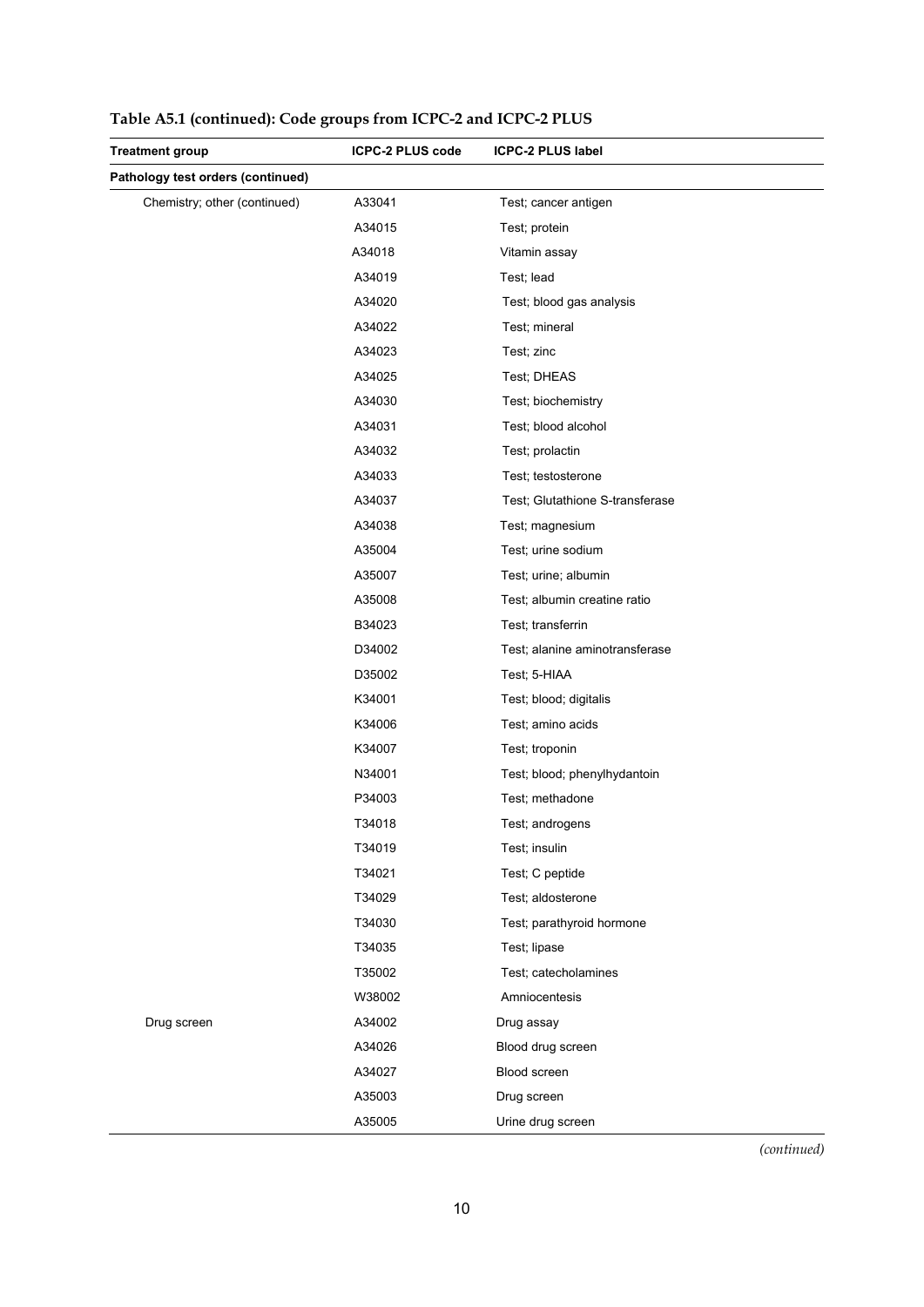| <b>Treatment group</b>            | <b>ICPC-2 PLUS code</b> | <b>ICPC-2 PLUS label</b>          |
|-----------------------------------|-------------------------|-----------------------------------|
| Pathology test orders (continued) |                         |                                   |
| Drug screen (continued)           | K34005                  | Test; digoxin                     |
|                                   | N34003                  | Test; phenytoin                   |
|                                   | N34004                  | Test; valproate                   |
|                                   | N34005                  | Test; carbamazepine               |
|                                   | P34002                  | Test; lithium                     |
| <b>EUC</b>                        | A34007                  | Test; chloride                    |
|                                   | A34008                  | Test; electrolytes                |
|                                   | A34010                  | Test; EUC                         |
|                                   | A34014                  | Test; potassium                   |
|                                   | A34017                  | Test; sodium                      |
|                                   | A34029                  | Test; U&E                         |
|                                   | A34034                  | Test; E&C                         |
|                                   | U34002                  | Test; creatinine                  |
|                                   | U34003                  | Test; urea                        |
| HbA1c                             | T34010                  | Test; HbA1c                       |
|                                   | T34017                  | Test; fructosamine                |
|                                   | T34022                  | Test; HBA1                        |
| Ferritin                          | B34016                  | Test; ferritin                    |
|                                   | B34019                  | Test; iron studies                |
| Folic acid                        | B34017                  | Test; folic acid                  |
|                                   | B34024                  | Test; folate                      |
| Glucose/tolerance                 | T34005                  | Test; glucose                     |
|                                   | T34009                  | Test; glucose tolerance           |
|                                   | T34023                  | Test; glucose (fasting/random)    |
|                                   | T34025                  | Test; glucose; fasting            |
|                                   | T34026                  | Test; glucose; random             |
| Hormone assay                     | A34003                  | Hormone assay                     |
|                                   | D33015                  | Test; Anti gliadin antibody       |
|                                   | T34007                  | Test; cortisol                    |
|                                   | T34034                  | Test; ACTH                        |
|                                   | W34005                  | Test; HCG                         |
|                                   | W34006                  | Test; B HCG level (titre/quant)   |
|                                   | X34002                  | Test; LH                          |
|                                   | X34003                  | Test; progesterone                |
|                                   | X34004                  | Test; oestradiol                  |
|                                   | X34005                  | Test; FSH                         |
|                                   | X34006                  | Test; SHBG; female                |
|                                   | X34007                  | Test; free androgen index; female |

| Table A5.1 (continued): Code groups from ICPC-2 and ICPC-2 PLUS |  |  |  |  |  |
|-----------------------------------------------------------------|--|--|--|--|--|
|-----------------------------------------------------------------|--|--|--|--|--|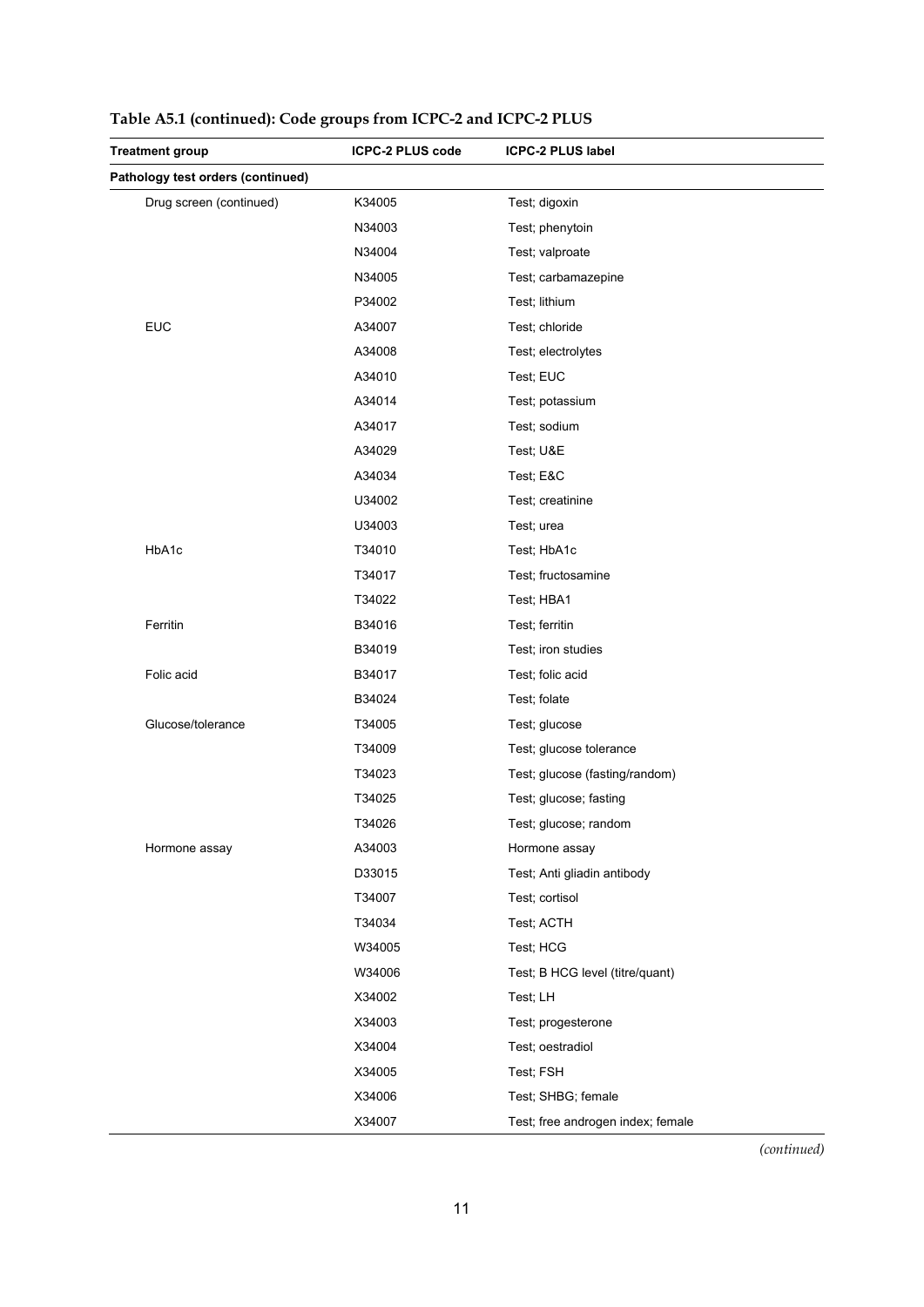| <b>Treatment group</b>            | <b>ICPC-2 PLUS code</b> | <b>ICPC-2 PLUS label</b>         |
|-----------------------------------|-------------------------|----------------------------------|
| Pathology test orders (continued) |                         |                                  |
| Hormone assay (continued)         | Y34004                  | Test; SHBG; male                 |
|                                   | Y34005                  | Test; free androgen index; male  |
| Lactose intolerance               | D38002                  | Test; lactose intolerance        |
| Lipids                            | T34001                  | Check up; cholesterol            |
|                                   | T34004                  | Test; lipids profile             |
|                                   | T34006                  | Test; cholesterol                |
|                                   | T34011                  | Test; cholesterol HDL            |
|                                   | T34013                  | Test; cholesterol LDL            |
|                                   | T34016                  | Test; triglycerides              |
|                                   | T34020                  | Test; free fatty acids           |
|                                   | T34024                  | Test; chol/trig                  |
| Liver function                    | A34004                  | Test; albumin                    |
|                                   | D34003                  | Test; alkaline phosphatase       |
|                                   | D34006                  | Test; bilirubin                  |
|                                   | D34007                  | Test; gGT                        |
|                                   | D34008                  | Test; liver function             |
|                                   | T34012                  | Test; LDH                        |
| Multi-biochemical analysis        | A34012                  | Test; multi-biochemical analysis |
|                                   | A34021                  | Test; E & LFT                    |
| Prostate specific antigen         | Y34002                  | Test; acid phosphatase           |
|                                   | Y34003                  | Test; prostate specific antigen  |
| Thyroid function                  | T34015                  | Test; thyroid function           |
|                                   | T34027                  | Test; thyroxine                  |
|                                   | T34028                  | Test; TSH                        |
| Urate/uric acid                   | U34004                  | Test: urate/uric acid            |
| Cytopathology                     |                         |                                  |
| Cytology                          | A37002                  | Test; cytology                   |
|                                   | B37003                  | Test; cytology; blood            |
|                                   | D37002                  | Test; cytology; digestive        |
|                                   | F37002                  | Test; cytology; eye              |
|                                   | H37002                  | Test; cytology; ear              |
|                                   | K37002                  | Test; cytology; cardiovascular   |
|                                   | L37002                  | Test; cytology; musculoskeletal  |
|                                   | N37002                  | Test; cytology; neurological     |
|                                   | R37002                  | Test; cytology; respiratory      |
|                                   | R37003                  | Test; sputum cytology            |
|                                   | S37002                  | Test; cytology; skin             |
|                                   | T37002                  | Test; cytology; endocr/metabol   |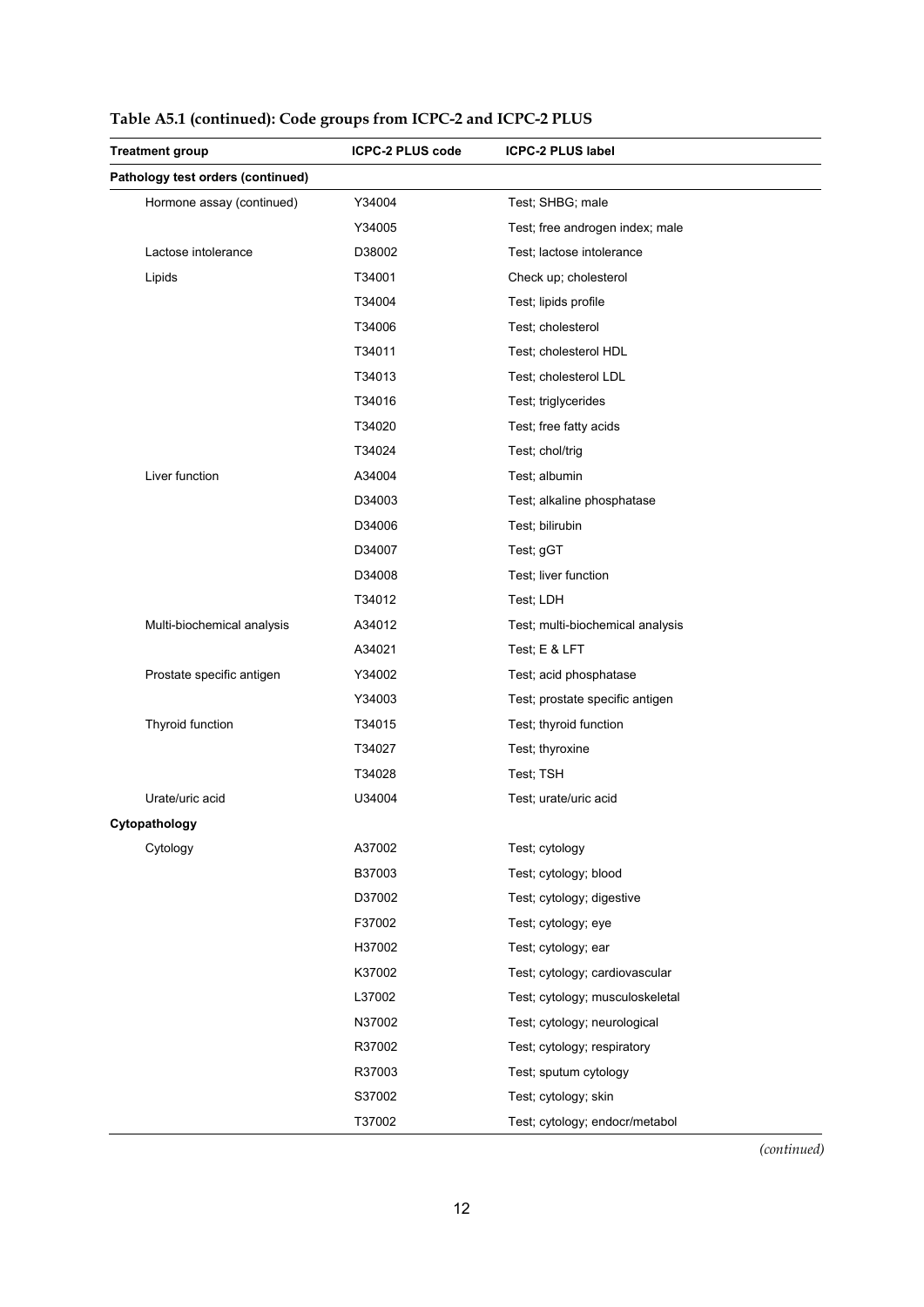| <b>Treatment group</b>            | <b>ICPC-2 PLUS code</b> | <b>ICPC-2 PLUS label</b>        |
|-----------------------------------|-------------------------|---------------------------------|
| Pathology test orders (continued) |                         |                                 |
| Cytology (continued)              | U37002                  | Test; cytology; urology         |
|                                   | W37002                  | Test; cytology; reproduction    |
|                                   | Y37002                  | Test; cytology; genital; male   |
| Pap smear                         | X37001                  | Pap smear                       |
|                                   | X37003                  | Test; cytology; genital; female |
|                                   | X37004                  | Vault smear                     |
| Haematology                       |                         |                                 |
| Blood grouping & typing           | B33001                  | Test; Coombs                    |
|                                   | B33002                  | Test; blood grouping & typing   |
|                                   | B33009                  | Test; blood group               |
|                                   | B33013                  | Test; blood; cross match        |
| Blood; other                      | A33042                  | Test; lymphocyte type & count   |
|                                   | A34035                  | Test; blood film                |
|                                   | A34036                  | Test; blood thick film          |
|                                   | B33003                  | RH; antibody titer              |
|                                   | B34005                  | Test; blood; platelets          |
|                                   | B34007                  | Test; blood; sickle cell        |
|                                   | B34021                  | Test; reticulocyte count        |
|                                   | B34031                  | Test; haemoglobin epg           |
|                                   | B34032                  | Test; packed cell volume        |
|                                   | B34033                  | Test; blood; blood              |
|                                   | B37001                  | Exam; bone marrow               |
| Coagulation                       | B34003                  | Test; coagulation time          |
|                                   | B34006                  | Test; part thromboplastin time  |
|                                   | B34009                  | Test; prothrombin time          |
|                                   | B34014                  | Test; APTT                      |
|                                   | B34022                  | Test; thrombin time             |
|                                   | B34025                  | Test; INR                       |
|                                   | B34026                  | Test; fibrinogen                |
|                                   | B34028                  | Test; bleeding time             |
|                                   | B34029                  | Test; coagulation screen        |
|                                   | K34008                  | Test; D-Dimer                   |
| <b>ESR</b>                        | A34009                  | Test; ESR                       |
| Full blood count                  | A34011                  | Test; full blood count          |
| Haemoglobin                       | B34018                  | Test; haemoglobin               |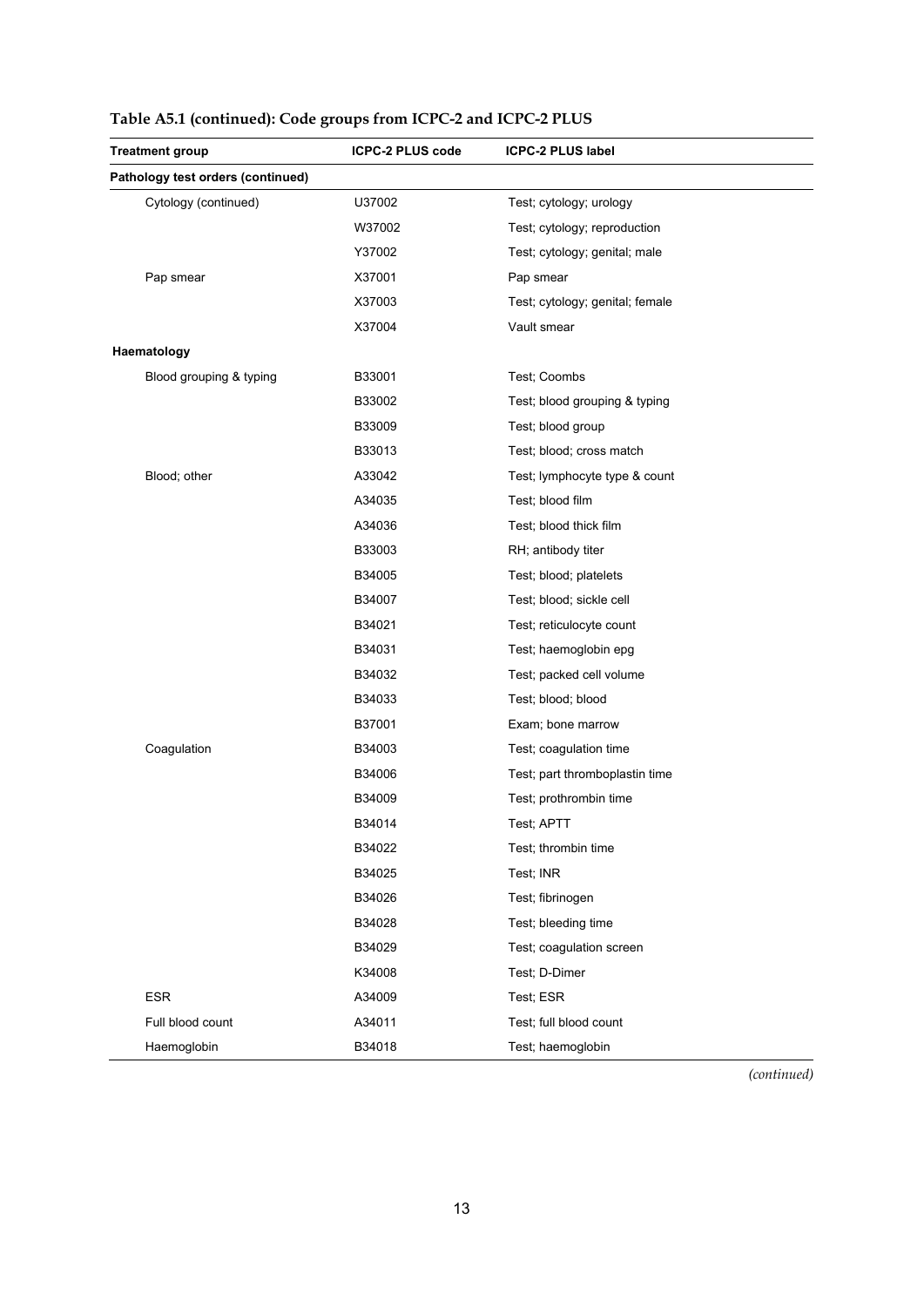| <b>Treatment group</b>            | <b>ICPC-2 PLUS code</b> | <b>ICPC-2 PLUS label</b>              |
|-----------------------------------|-------------------------|---------------------------------------|
| Pathology test orders (continued) |                         |                                       |
| Tissue pathology (Histopathology) |                         |                                       |
| Histology; skin                   | S37001                  | Test; histopathology; skin            |
| Histology; other                  | A37001                  | Test; histopathology                  |
|                                   | B37002                  | Test; histopathology; blood           |
|                                   | D37001                  | Test; histopathology; digestive       |
|                                   | F37001                  | Test; histopathology; eye             |
|                                   | H37001                  | Test; histopathology; ear             |
|                                   | K37001                  | Test; histopathology; cardiovas       |
|                                   | L37001                  | Test; histopathology; musculosk       |
|                                   | N37001                  | Test; histopathology; neuro           |
|                                   | R37001                  | Test; histopathology; respirat        |
|                                   | T37001                  | Test; histopathology; endo/meta       |
|                                   | U37001                  | Test; histopathology; urology         |
|                                   | W37001                  | Test; histopathology; reproduct       |
|                                   | X37002                  | Test; histopathology; genital; female |
|                                   | Y37001                  | Test; histopathology; genital; male   |
| Immunology                        |                         |                                       |
| Anti-nuclear antibodies           | L33004                  | Test; anti-nuclear antibodies         |
| Immunology; other                 | A32001                  | Test; sensitivity                     |
|                                   | A33005                  | Test; immunology                      |
|                                   | A33011                  | Test; HLA                             |
|                                   | A33024                  | Test; bone marrow surface mark        |
|                                   | A33025                  | Test; serum electrophoresis           |
|                                   | A33051                  | Test; immune status                   |
|                                   | A33052                  | Test; skin patch                      |
|                                   | A38004                  | Test: DNA                             |
|                                   | B33005                  | Test; immunology; blood               |
|                                   | B33007                  | Test; immunoglobulins                 |
|                                   | B33011                  | Test; IgE                             |
|                                   | B34027                  | Test; FBC for surface markers         |
|                                   | B34030                  | Test; intrinsic factor                |
|                                   | D32001                  | Test; sensitivity; digestive          |
|                                   | D33004                  | Test; immunology; digestive           |
|                                   | D33014                  | Test; endomysial antibody             |
|                                   | D33028                  | Test; mitochondrial antibodies        |
|                                   | F33002                  | Test; immunology; eye                 |
|                                   | H33002                  | Test; immunology; ear                 |
|                                   | K33002                  | Test; immunology; cardiovascular      |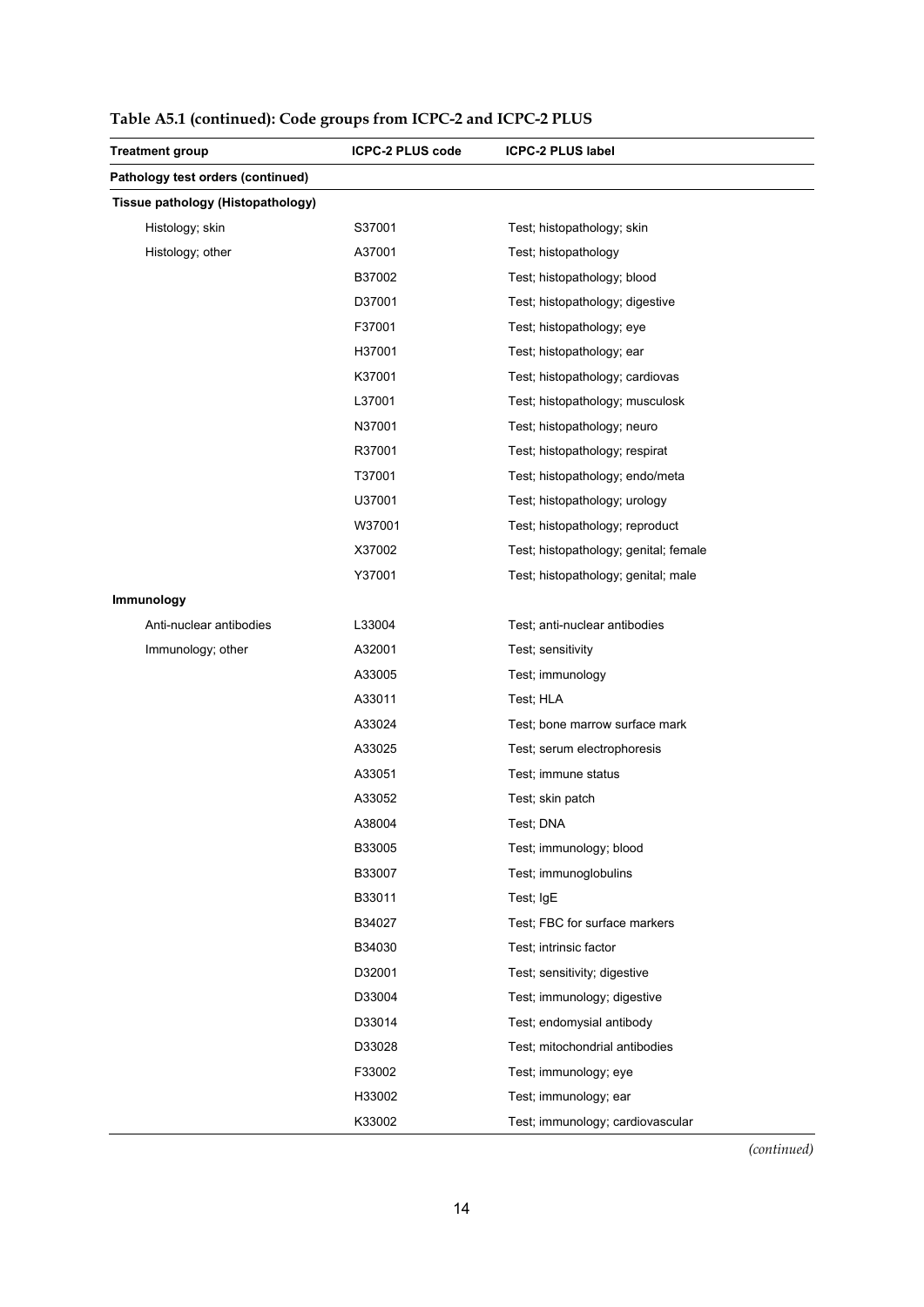| <b>Treatment group</b>            | ICPC-2 PLUS code | ICPC-2 PLUS label                    |
|-----------------------------------|------------------|--------------------------------------|
| Pathology test orders (continued) |                  |                                      |
| Immunology; other (continued)     | K33003           | Test; ANCA                           |
|                                   | L33003           | Test; immunology; musculoskel        |
|                                   | L34001           | Test; lupus erythemat; cell prep     |
|                                   | N33002           | Test; immunology; neurological       |
|                                   | R32004           | Test; sensitivity; respiratory       |
|                                   | R33004           | Test; immunology; respiratory        |
|                                   | S32001           | Test; sensitivity; skin              |
|                                   | S33002           | Test; immunology; skin               |
|                                   | T33002           | Test; immunology; endoc/metabol      |
|                                   | U33003           | Test; immunology; urology            |
|                                   | W33007           | Test; immunology; reproductive       |
|                                   | X33002           | Test; immunology; genital; female    |
|                                   | Y33002           | Test; immunology; genital; male      |
| <b>RAST</b>                       | A34016           | Test; RAST                           |
| Rheumatoid factor                 | L33001           | Test; rheumatoid factor              |
| Infertility/pregnancy             | W33002           | Test; pregnancy                      |
|                                   | W34002           | Test; blood; pregnancy               |
|                                   | W34003           | Test; antenatal                      |
|                                   | W34007           | Test; pregnancy screen               |
|                                   | Y38002           | Test; sperm count                    |
|                                   | Y38003           | Test; semen examination              |
| Microbiology                      |                  |                                      |
| Antibody                          | A33003           | Test; antibody                       |
| Cervical swab                     | X33004           | Test; cervical swab M&C              |
| Chlamydia                         | A33006           | Test; chlamydia                      |
|                                   | A33034           | Test: chlamvdia direct immunofl      |
|                                   | X33006           | Test; viral culture; genital; female |
| Ear swab and C&S                  | H33003           | Test; ear swab M&C                   |
| Faeces MC&S                       | D33002           | Stool(s); culture                    |
|                                   | D33008           | Test; faeces M&C                     |
|                                   | D36001           | Test; faeces; cyst/ova/parasite      |
| Fungal ID/sensitivity             | A33008           | Test; fungal ID/sensitivity          |
|                                   | A33030           | Test; skin scraping fungal M&C       |
| Hepatitis serology                | D33005           | Test; hepatitis A serology           |
|                                   | D33006           | Test; hepatitis B serology           |
|                                   | D33007           | Test; hepatitis C serology           |
|                                   | D33013           | Test; hepatitis serology             |
|                                   | D33018           | Test; hepatitis A antibody           |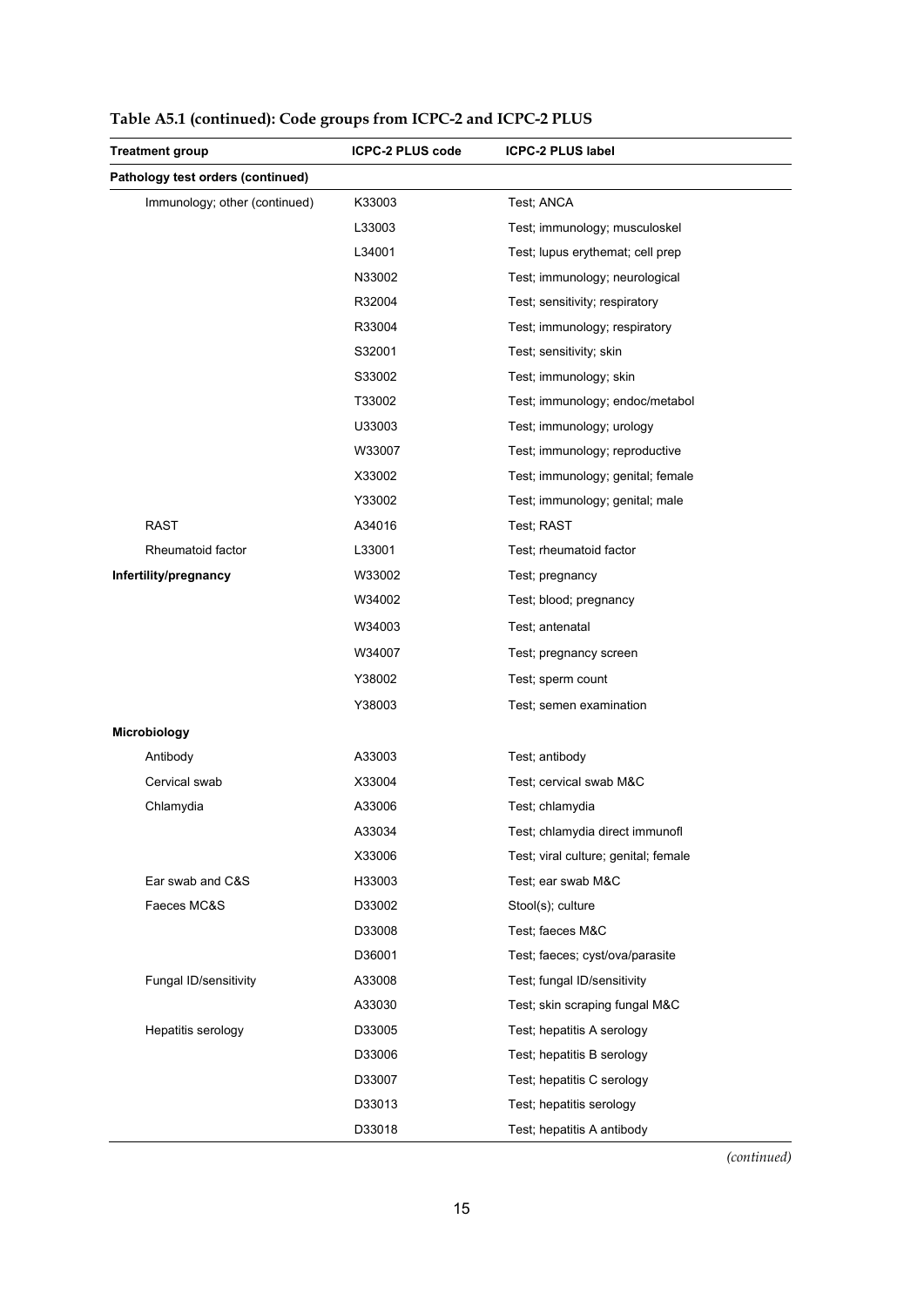| <b>Treatment group</b>            | <b>ICPC-2 PLUS code</b> | <b>ICPC-2 PLUS label</b>       |
|-----------------------------------|-------------------------|--------------------------------|
| Pathology test orders (continued) |                         |                                |
| Hepatitis serology (continued)    | D33019                  | Test; hepatitis B antibody     |
|                                   | D33020                  | Test; hepatitis D antibody     |
|                                   | D33021                  | Test; hepatitis E antibody     |
|                                   | D33022                  | Test; hepatitis A antigen      |
|                                   | D33023                  | Test; hepatitis C antigen      |
|                                   | D33024                  | Test; hepatitis D antigen      |
|                                   | D33025                  | Test; hepatitis E antigen      |
|                                   | D33026                  | Test; hepatitis antibody       |
|                                   | D33027                  | Test; hepatitis antigen        |
| <b>HIV</b>                        | A33021                  | Test; cytomegalovirus serology |
|                                   | B33006                  | Test; HIV                      |
|                                   | B33008                  | Test; AIDS screen              |
|                                   | B33012                  | Test; HIV viral load           |
| H pylori                          | D33009                  | Test; H Pylori                 |
| Microbiology; other               | A33004                  | Test; microbiology             |
|                                   | A33007                  | Test; culture and sensitivity  |
|                                   | A33012                  | Test; mycoplasma serology      |
|                                   | A33013                  | Test; parvovirus serology      |
|                                   | A33015                  | Test; Barmah forest virus      |
|                                   | A33016                  | Test; Antistreptolysin O Titre |
|                                   | A33017                  | Test; herpes simplex culture   |
|                                   | A33019                  | Test; herpes simplex serology  |
|                                   | A33020                  | Test; toxoplasmosis serology   |
|                                   | A33033                  | Test; swab M&C                 |
|                                   | A33035                  | Test; serology                 |
|                                   | A33036                  | Antibodies screen              |
|                                   | A33038                  | Test; rapid plasma regain      |
|                                   | A33039                  | Test; viral swab M&C           |
|                                   | A33040                  | Test; viral serology           |
|                                   | A33043                  | Test; HPV                      |
|                                   | A33044                  | Test; Brucella                 |
|                                   | A33045                  | Test; fungal M&C               |
|                                   | A33046                  | Test; measles virus antibodies |
|                                   | A33047                  | Test; Rickettsial serology     |
|                                   | A33053                  | Test; Bartonella               |
|                                   | A33054                  | Test; MC&S                     |
|                                   | A34028                  | Test; blood culture            |
|                                   | A34039                  | Test; Q fever                  |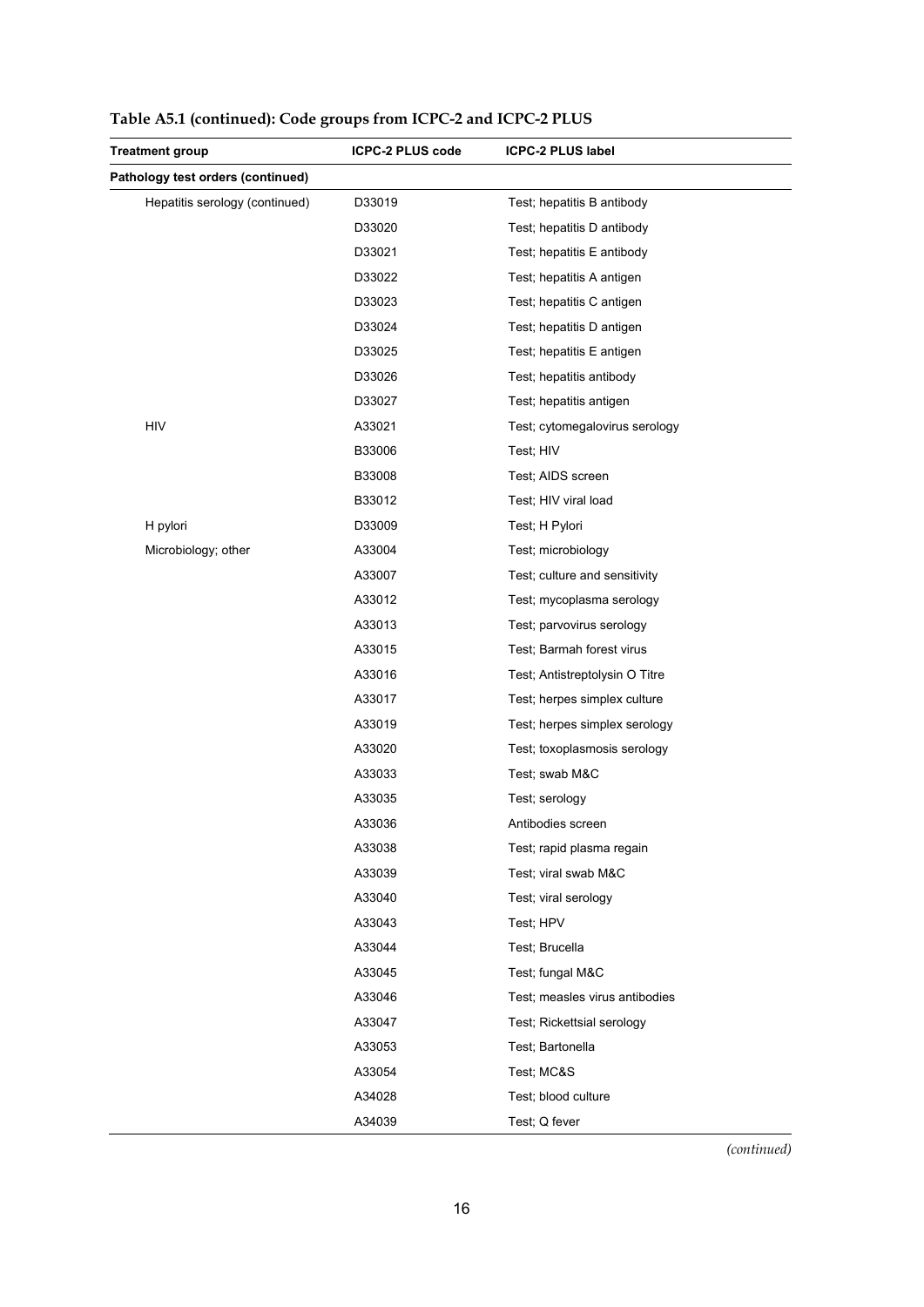| <b>Treatment group</b>            | <b>ICPC-2 PLUS code</b> | <b>ICPC-2 PLUS label</b>            |
|-----------------------------------|-------------------------|-------------------------------------|
| Pathology test orders (continued) |                         |                                     |
| Microbiology; other (continued)   | B33004                  | Test; microbiology; blood           |
|                                   | B33010                  | Test; serum immunoglobulins         |
|                                   | D33003                  | Test; microbiology; digestive       |
|                                   | D33010                  | Test; hepatitis D serology          |
|                                   | D33011                  | Test; hepatitis E serology          |
|                                   | D33012                  | Test; rotavirus                     |
|                                   | D33016                  | Test; hepatitis C antibody          |
|                                   | D33017                  | Test; hepatitis B antigen           |
|                                   | F33001                  | Test; microbiology; eye             |
|                                   | F33003                  | Test; eye swab M&C                  |
|                                   | H33001                  | Test; microbiology; ear             |
|                                   | K33001                  | Test; microbiology; cardiovascul    |
|                                   | L33002                  | Test; microbiology; musculoskel     |
|                                   | N33001                  | Test; microbiology; neurological    |
|                                   | R33001                  | Culture; tuberculosis               |
|                                   | R33002                  | Culture; throat                     |
|                                   | R33003                  | Test; microbiology; respiratory     |
|                                   | R33009                  | Test; influenza serology            |
|                                   | R33010                  | Test; Legionnaires antibodies       |
|                                   | R33011                  | Test; RSV                           |
|                                   | S33001                  | Test; microbiology; skin            |
|                                   | S33005                  | Test; varicella zoster serology     |
|                                   | S33006                  | Test; varicella zoster culture      |
|                                   | S33007                  | Test; nail M&C                      |
|                                   | T33001                  | Test; microbiology; endoc/metabo    |
|                                   | U33002                  | Test; microbiology; urology         |
|                                   | W34004                  | Test; antenatal serology            |
|                                   | W33006                  | Test; microbiology; reproductive    |
|                                   | X33001                  | Test; microbiology; genital; female |
|                                   | X33003                  | Culture; gonococcal; female         |
|                                   | Y33001                  | Test; microbiology; genital; male   |
|                                   | Y33003                  | Culture; gonococcal; male           |
|                                   | Y33004                  | Test; viral culture; genital; male  |
|                                   | Y33005                  | Test; urethral/penile swab          |
| Monospot                          | A33002                  | Test; monospot                      |
|                                   | A33014                  | Test; Paul Bunnell                  |
|                                   | A33031                  | Test; Epstein Barr virus serol      |
|                                   | A33032                  | Test; Epstein Barr virus            |

**Table A5.1 (continued): Code groups from ICPC-2 and ICPC-2 PLUS**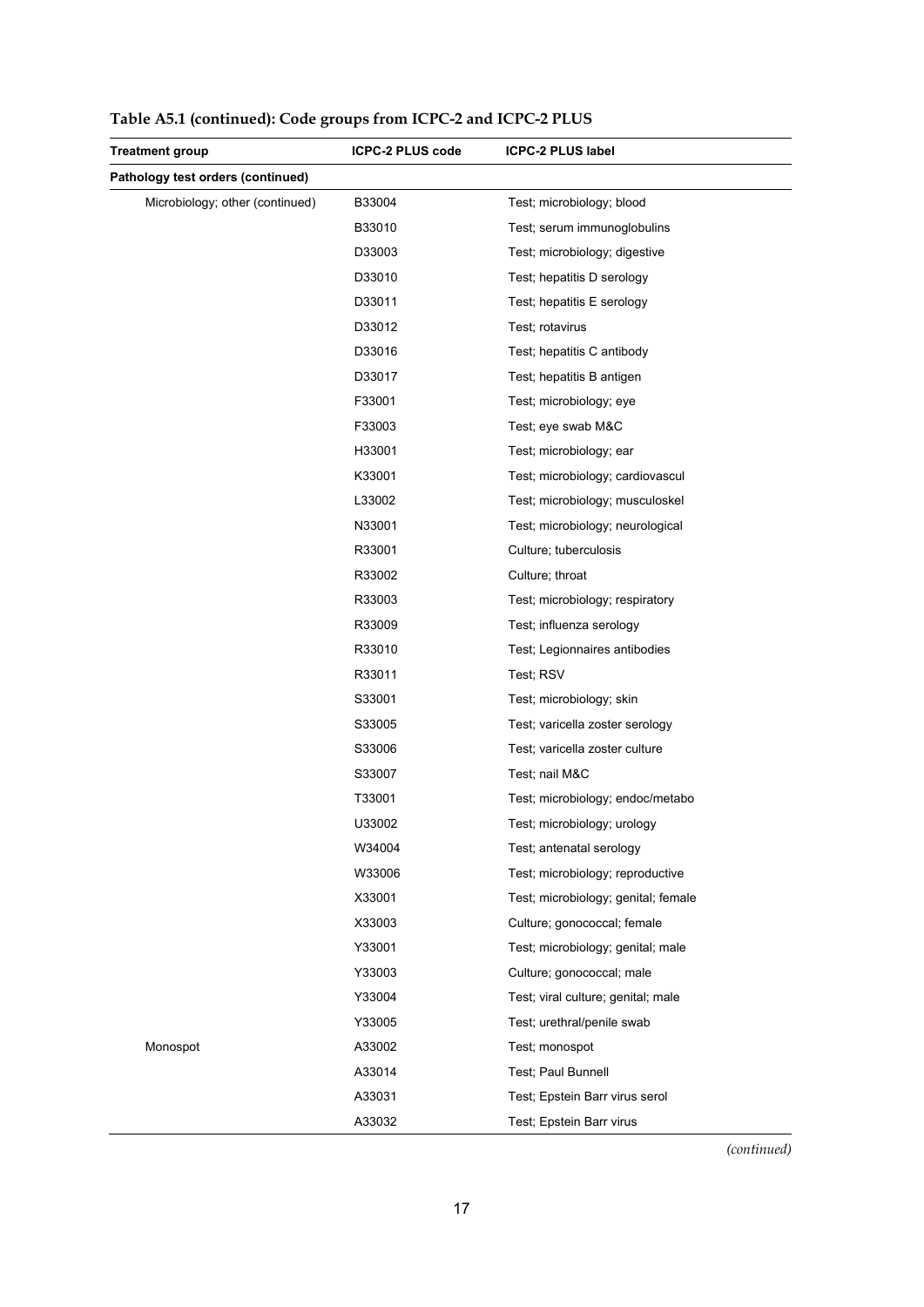| <b>Treatment group</b>            | <b>ICPC-2 PLUS code</b> | <b>ICPC-2 PLUS label</b>    |
|-----------------------------------|-------------------------|-----------------------------|
| Pathology test orders (continued) |                         |                             |
| Nose swab C&S                     | R33008                  | Test; nose swab M&C         |
| Pertussis                         | R33007                  | Test; pertussis             |
| Ross River fever                  | A33009                  | Test: Ross River Fever      |
| Rubella                           | A33001                  | Test; rubella               |
| Skin swab C&S                     | S33003                  | Test; skin swab M&C         |
| Sputum C&S                        | R33005                  | Test; sputum M&C            |
| Throat swab C&S                   | R33006                  | Test; throat swab M&C       |
| Urine MC&S                        | U33001                  | Test; culture; urine        |
|                                   | U33004                  | Test; urine M&C             |
| Vaginal swab and C&S              | X33005                  | Test; vaginal swab M&C      |
| Venereal disease                  | A33010                  | Test; venereal disease      |
|                                   | A33022                  | Test; syphilis serology     |
| Simple test; other                | B35001                  | Test; urine; blood          |
|                                   | D36003                  | Test; occult blood          |
|                                   | R32001                  | Test: Mantoux               |
|                                   | R32002                  | Test; tuberculin            |
|                                   | W33001                  | Test; urine; pregnancy      |
|                                   | W35003                  | Test; urine; HCG            |
| <b>Other NEC</b>                  |                         |                             |
| Blood test                        | A34001                  | Test; blood                 |
| Urine test                        | A35001                  | Test; urine                 |
| Urinalysis                        | A35002                  | Urinalysis                  |
| Faeces test                       | A36001                  | Test; faeces                |
| Other pathology test NEC          | A35006                  | Test; urine; FWT            |
|                                   | A38001                  | Test; other lab             |
|                                   | A38002                  | Pathology                   |
|                                   | A38003                  | Test; genetic               |
|                                   | A38005                  | Test; disease screen        |
|                                   | B38001                  | Test; other lab; blood      |
|                                   | D34001                  | Test; blood; digestive      |
|                                   | D35001                  | Test; urine; digestive      |
|                                   | D36002                  | Test; faeces; digestive     |
|                                   | D38001                  | Test; other lab; digestive  |
|                                   | F34001                  | Test; blood; eye            |
|                                   | F38001                  | Test; other lab; eye        |
|                                   | H34001                  | Test; blood; ear            |
|                                   | H38001                  | Test; other lab; ear        |
|                                   | K34002                  | Test; blood; cardiovascular |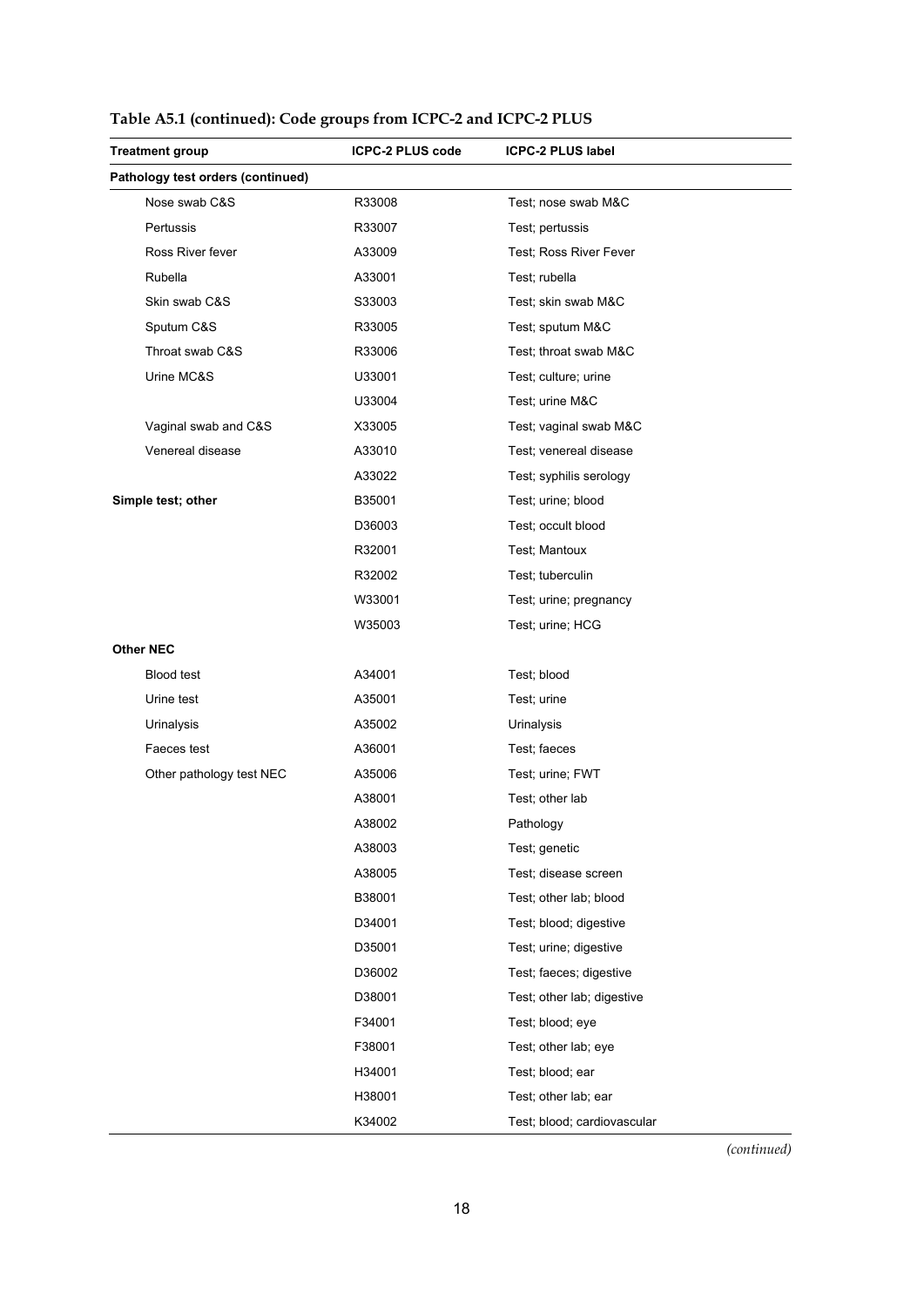| <b>Treatment group</b>               | <b>ICPC-2 PLUS code</b> | <b>ICPC-2 PLUS label</b>         |
|--------------------------------------|-------------------------|----------------------------------|
| Pathology test orders (continued)    |                         |                                  |
| Other pathology test NEC (continued) | K38001                  | Test; other lab; cardiovascular  |
|                                      | L34003                  | Test; blood; musculoskeletal     |
|                                      | L38001                  | Test; other lab; musculoskeletal |
|                                      | N34002                  | Test; blood; neurological        |
|                                      | N38001                  | Test; other lab; neurological    |
|                                      | P34001                  | Test; blood; psychological       |
|                                      | P35001                  | Test; urine; psychological       |
|                                      | P38001                  | Test; other lab; psychological   |
|                                      | R34001                  | Test; blood; respiratory         |
|                                      | R38001                  | Test; other lab; respiratory     |
|                                      | S34001                  | Test; blood; skin                |
|                                      | S38001                  | Test; other lab; skin            |
|                                      | T34002                  | Test; blood; endocr/metabolic    |
|                                      | T35001                  | Test; urine; endocrine/metabolic |
|                                      | T38001                  | Test; other lab; endocr/metabol  |
|                                      | U34001                  | Test; blood; urology             |
|                                      | U35002                  | Test; urine; urology             |
|                                      | U38001                  | Test; other lab; urology         |
|                                      | W34001                  | Test; blood; reproductive        |
|                                      | W35001                  | Test; urine; reproductive        |
|                                      | W38001                  | Test; other lab; reproductive    |
|                                      | X34001                  | Test; blood; genital; female     |
|                                      | X35001                  | Test; urine; genital; female     |
|                                      | X38001                  | Test; other lab; genital; female |
|                                      | Y34001                  | Test; blood; genital; male       |
|                                      | Y35001                  | Test; urine; genital; male       |
|                                      | Y38001                  | Test; other lab; genital; male   |
|                                      | Z38001                  | Test; other lab; social          |
| <b>IMAGING TEST ORDERS (MBS)</b>     |                         |                                  |
| <b>Diagnostic radiology</b>          | A41001                  | Radiology; diagnostic            |
|                                      | A41002                  | X-ray; chest                     |
|                                      | A41006                  | X-ray; abdomen                   |
|                                      | A41007                  | Imaging other                    |
|                                      | A41010                  | Radiology                        |
|                                      | A41014                  | Test; imaging; contrast/special  |
|                                      | B41001                  | Radiology; diagnostic; blood     |
|                                      | D41001                  | GI series                        |
|                                      | D41003                  | Radiology; diagnostic; digestive |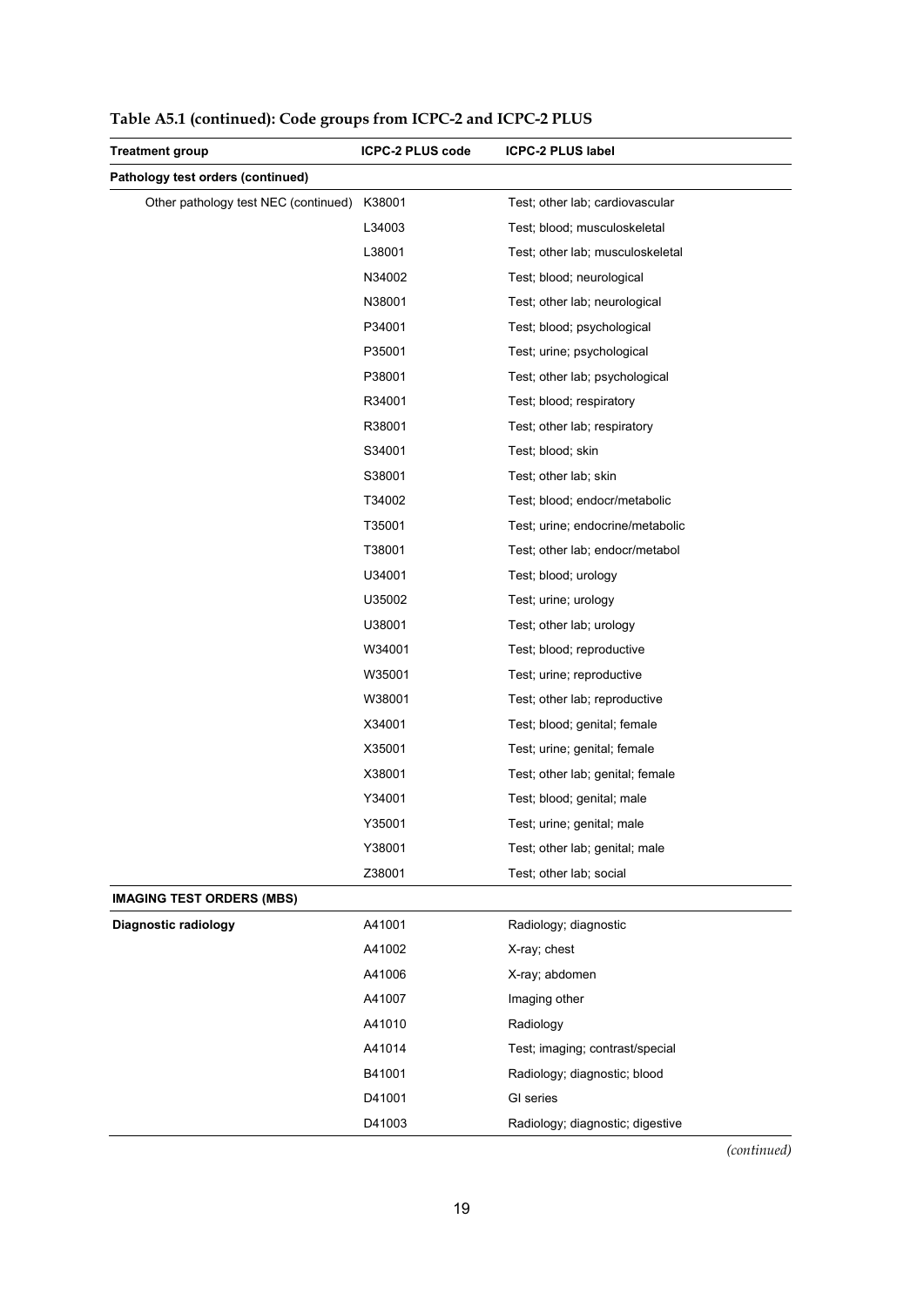| <b>Treatment group</b>           | <b>ICPC-2 PLUS code</b> | <b>ICPC-2 PLUS label</b>         |
|----------------------------------|-------------------------|----------------------------------|
| Imaging test orders (continued)  |                         |                                  |
| Diagnostic radiology (continued) | D41006                  | X-ray; oesophagus                |
|                                  | D41007                  | X-ray; biliary ducts             |
|                                  | D41008                  | X-ray; digestive tract           |
|                                  | D41009                  | X-ray; mouth                     |
|                                  | D41012                  | X-ray; dental                    |
|                                  | D41015                  | Barium enema                     |
|                                  | D41016                  | Barium meal                      |
|                                  | D41017                  | Barium swallow                   |
|                                  | F41001                  | Radiology; diagnostic; eye       |
|                                  | F41002                  | X-ray; eye                       |
|                                  | H41001                  | Radiology; diagnostic; ear       |
|                                  | H41002                  | X-ray; ear                       |
|                                  | K41002                  | Radiology; diagnostic; cardiovas |
|                                  | K41003                  | Cardiogram                       |
|                                  | K41005                  | Angiography; coronary            |
|                                  | K41006                  | Angiography; femoral             |
|                                  | K41007                  | Angiography; cerebral            |
|                                  | K41011                  | Angiogram                        |
|                                  | K41012                  | Angiogram; coronary              |
|                                  | K41013                  | Angiogram; cerebral              |
|                                  | K41014                  | Angiogram; femoral               |
|                                  | L41001                  | Arthrogram                       |
|                                  | L41003                  | X-ray; bone(s)                   |
|                                  | L41004                  | Plain x-ray; bone(s)             |
|                                  | L41005                  | Radiology; diagnostic; musculo   |
|                                  | L41013                  | X-ray; elbow                     |
|                                  | L41014                  | X-ray; hand                      |
|                                  | L41015                  | X-ray; wrist                     |
|                                  | L41016                  | X-ray; knee                      |
|                                  | L41017                  | X-ray; hip                       |
|                                  | L41018                  | X-ray; neck                      |
|                                  | L41019                  | X-ray; pelvis                    |
|                                  | L41020                  | X-ray; shoulder                  |
|                                  | L41021                  | X-ray; lumbosacral               |
|                                  | L41022                  | X-ray; cervical                  |
|                                  | L41023                  | X-ray; thoracic                  |
|                                  | L41024                  | X-ray; spinal                    |
|                                  | L41025                  | X-ray; joint(s)                  |

**Table A5.1 (continued): Code groups from ICPC-2 and ICPC-2 PLUS**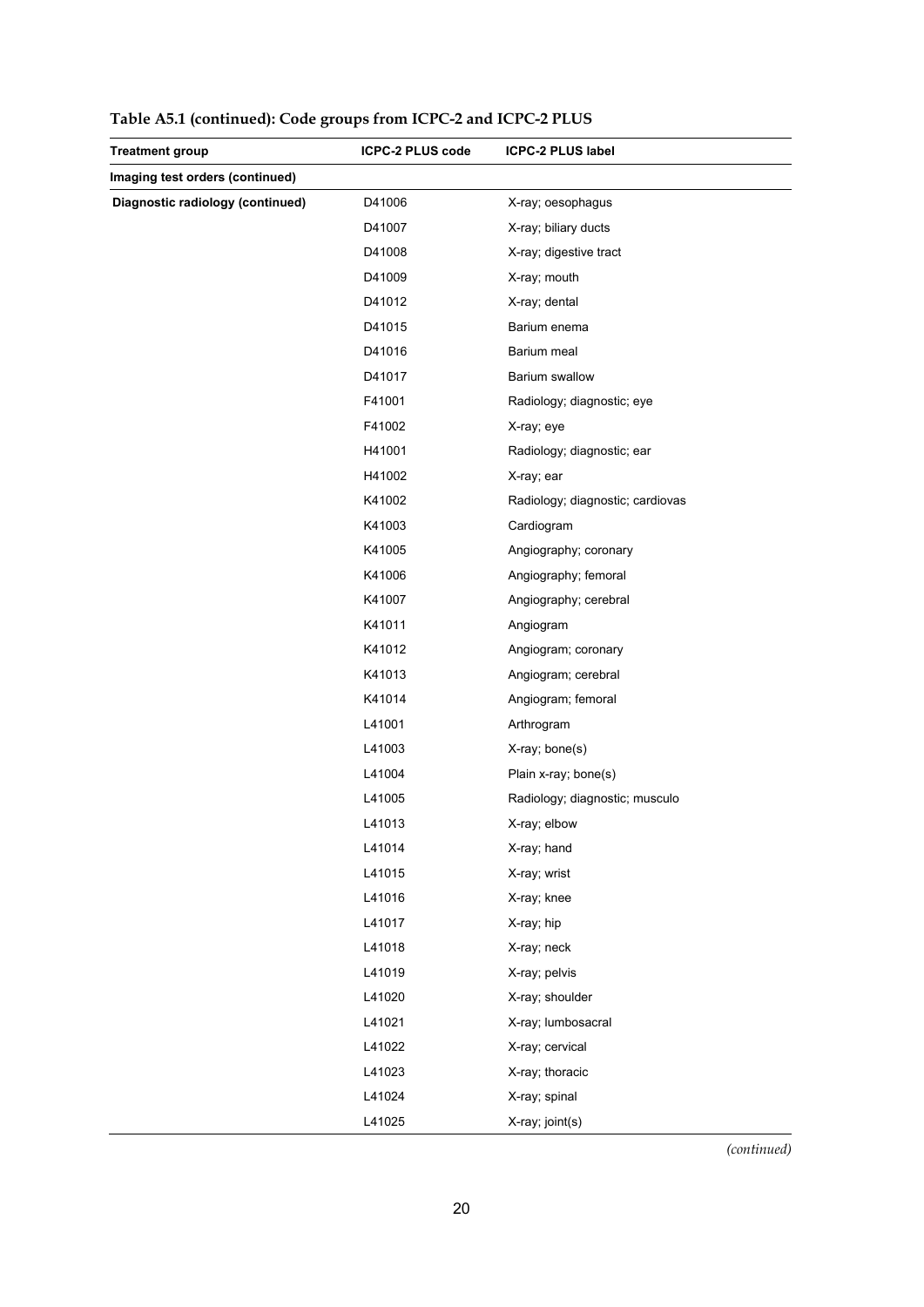| <b>Treatment group</b>           | <b>ICPC-2 PLUS code</b> | <b>ICPC-2 PLUS label</b>         |
|----------------------------------|-------------------------|----------------------------------|
| Imaging test orders (continued)  |                         |                                  |
| Diagnostic radiology (continued) | L41026                  | X-ray; foot/feet                 |
|                                  | L41027                  | X-ray; ankle                     |
|                                  | L41028                  | X-ray; leg                       |
|                                  | L41029                  | X-ray; ribs                      |
|                                  | L41030                  | X-ray; face                      |
|                                  | L41032                  | X-ray; arm                       |
|                                  | L41033                  | X-ray; spine; lumbar             |
|                                  | L41034                  | X-ray; spine; sacrum             |
|                                  | L41035                  | X-ray; spine; coccyx             |
|                                  | L41036                  | X-ray; finger(s)/thumb           |
|                                  | L41037                  | X-ray; toe(s)                    |
|                                  | L41038                  | X-ray; heel                      |
|                                  | L41039                  | X-ray; tibia/fibula              |
|                                  | L41040                  | X-ray; femur                     |
|                                  | L41041                  | X-ray; radius/ulna               |
|                                  | L41042                  | X-ray; clavicle                  |
|                                  | L41043                  | X-ray; humerus                   |
|                                  | L41044                  | X-ray; jaw                       |
|                                  | L41045                  | X-ray; temporomandibular joint   |
|                                  | L41060                  | X-ray; spine; cervicothoracic    |
|                                  | L41061                  | X-ray; spine; sacrococcygeal     |
|                                  | L41062                  | X-ray; spine; thoracolumbar      |
|                                  | L41063                  | X-ray; back                      |
|                                  | L41064                  | X-ray; back lower                |
|                                  | L41065                  | X-ray; forearm                   |
|                                  | L41066                  | X-ray; leg lower                 |
|                                  | L41067                  | X-ray; metacarpal                |
|                                  | L41068                  | X-ray; metatarsal                |
|                                  | L43003                  | Test; densitometry               |
|                                  | N41001                  | Radiology; diagnostic neurolog   |
|                                  | N41004                  | X-ray; skull                     |
|                                  | P41001                  | Radiology; diagnostic; psychol   |
|                                  | R41001                  | Radiology; diagnostic; respirat  |
|                                  | R41002                  | X-ray; sinus                     |
|                                  | R41003                  | X-ray; nose                      |
|                                  | S41001                  | Radiology; diagnostic; skin      |
|                                  | T41001                  | Radiology; diagnostic; endo/meta |
|                                  | T41003                  | X-ray; endo/metabolic            |

**Table A5.1 (continued): Code groups from ICPC-2 and ICPC-2 PLUS**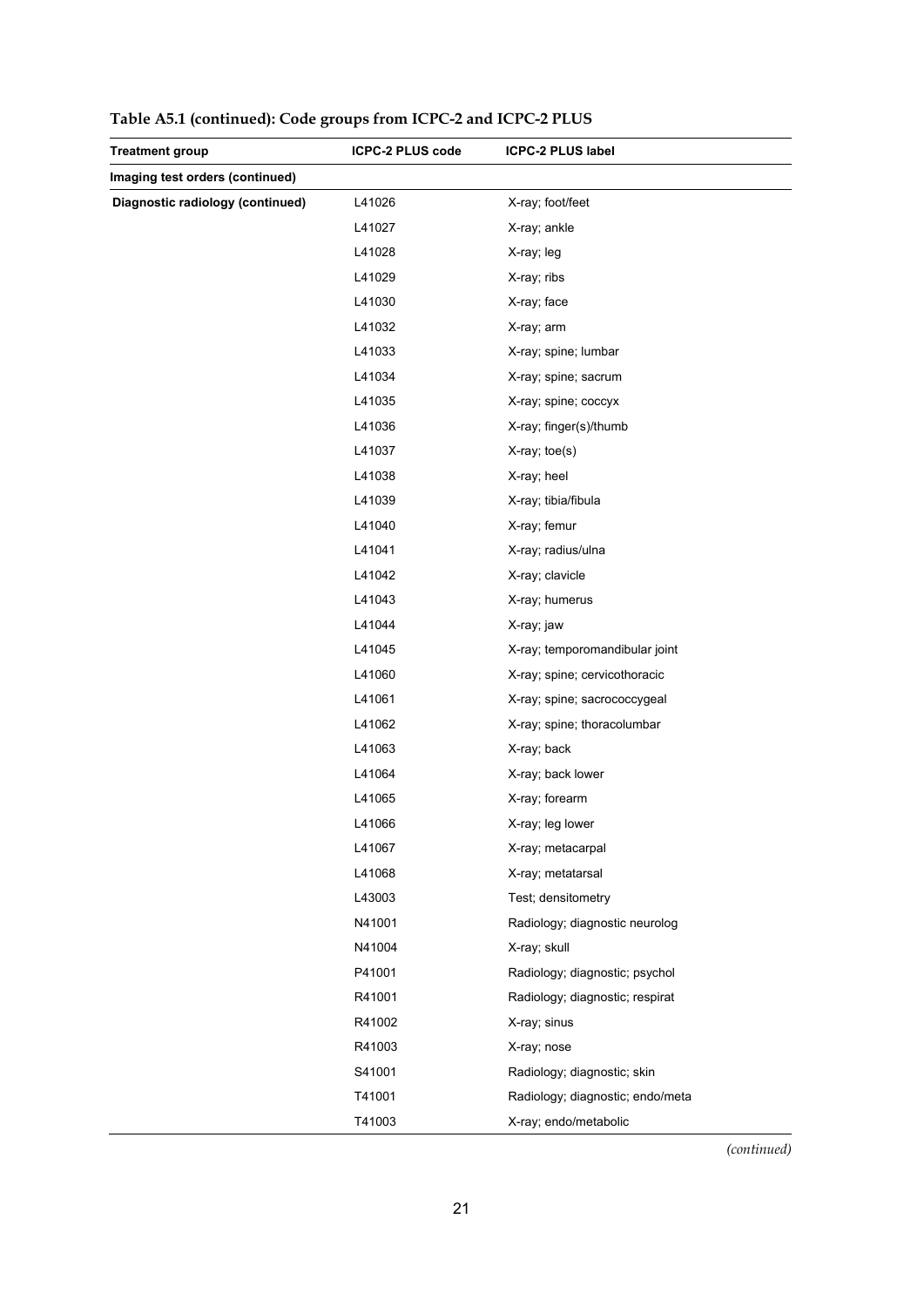| Group                            | <b>ICPC-2 PLUS code</b> | <b>ICPC-2 PLUS label</b>               |
|----------------------------------|-------------------------|----------------------------------------|
| Imaging test orders (continued)  |                         |                                        |
| Diagnostic radiology (continued) | U41001                  | Pyelogram; intravenous                 |
|                                  | U41002                  | Pyelogram; retrograde                  |
|                                  | U41005                  | Radiology; diagnostic; urology         |
|                                  | U41007                  | X-ray; urinary tract                   |
|                                  | U41008                  | X-ray; kidney/ureter/bladder           |
|                                  | W41002                  | Radiology; diagnostic; reprod          |
|                                  | W41003                  | X-ray; uterus                          |
|                                  | X41001                  | Mammography; female                    |
|                                  | X41002                  | Mammography; request; female           |
|                                  | X41003                  | Thermography; breast                   |
|                                  | X41005                  | Radiology; diagnostic; genital; female |
|                                  | X41007                  | X-ray; breast; female                  |
|                                  | Y41001                  | Radiology; diagnostic; genital; male   |
| <b>Ultrasound</b>                | A41012                  | Ultrasound                             |
|                                  | A41015                  | Ultrasound; abdomen                    |
|                                  | A41017                  | Ultrasound; chest                      |
|                                  | A41021                  | Ultrasound; inguinal                   |
|                                  | A41022                  | Ultrasound; abdomen; upper             |
|                                  | A41023                  | Ultrasound; abdomen; lower             |
|                                  | B41002                  | Ultrasound; spleen                     |
|                                  | D41013                  | Ultrasound; gallbladder                |
|                                  | D41014                  | Ultrasound; liver                      |
|                                  | K41001                  | Echocardiography                       |
|                                  | K41016                  | Ultrasound; cardiac                    |
|                                  | K43003                  | Test; Doppler                          |
|                                  | K43004                  | Test; Doppler carotid                  |
|                                  | K43005                  | Scan; duplex                           |
|                                  | L41046                  | Ultrasound; neck                       |
|                                  | L41047                  | Ultrasound; pelvis                     |
|                                  | L41048                  | Ultrasound; shoulder                   |
|                                  | L41049                  | Ultrasound; spine                      |
|                                  | L41050                  | Ultrasound; knee                       |
|                                  | L41051                  | Ultrasound; elbow                      |
|                                  | L41070                  | Ultrasound; wrist                      |
|                                  | L41071                  | Ultrasound; ankle                      |
|                                  | L41072                  | Ultrasound; groin                      |
|                                  | L41073                  | Ultrasound; back                       |
|                                  | L41074                  | Ultrasound; back lower                 |

**Table A5.1 (continued): Code groups from ICPC-2 and ICPC-2 PLUS**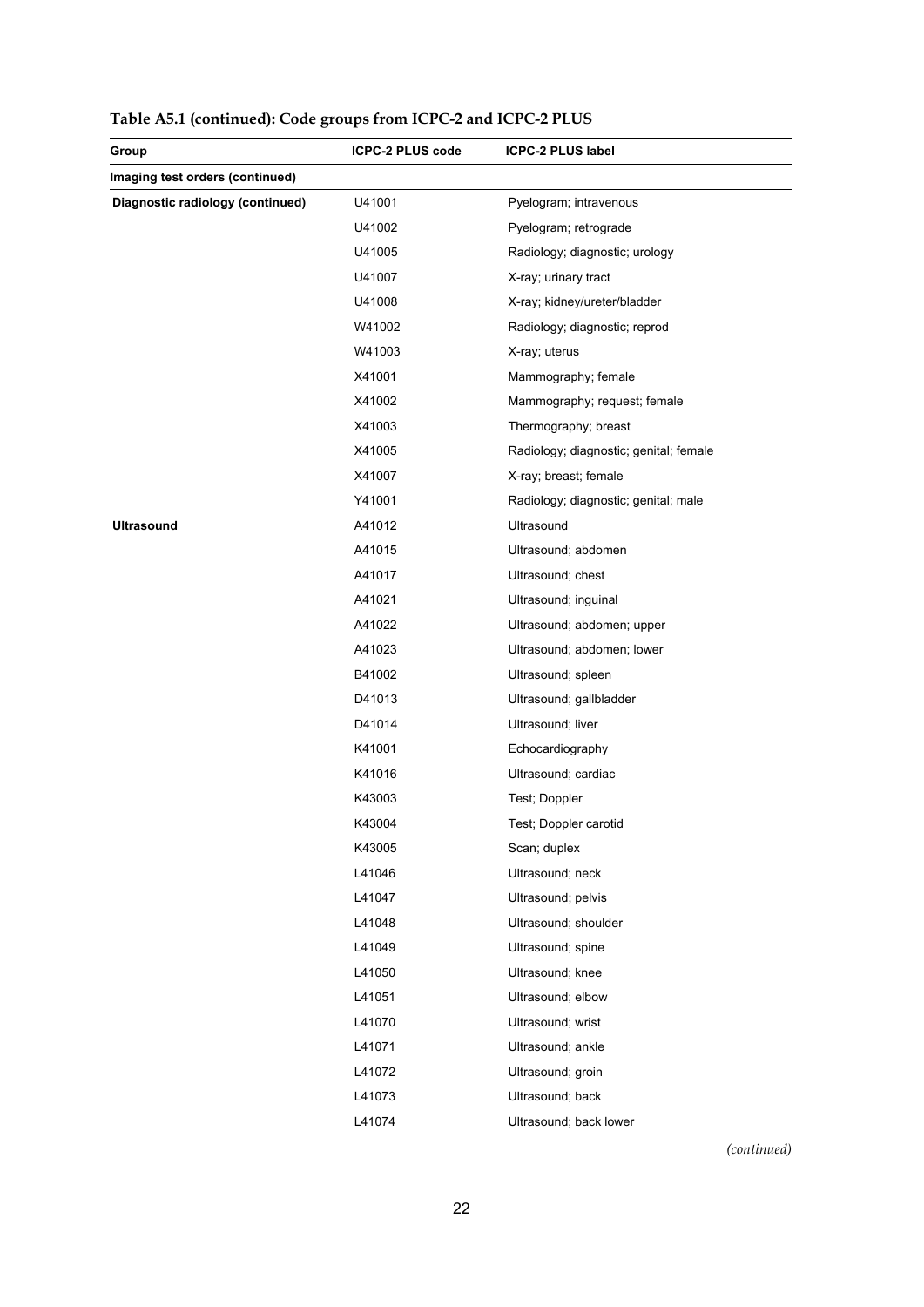| Group                           | ICPC-2 PLUS code | <b>ICPC-2 PLUS label</b>        |
|---------------------------------|------------------|---------------------------------|
| Imaging test orders (continued) |                  |                                 |
| Ultrasound (continued)          | L41075           | Ultrasound; hand/finger(s)      |
|                                 | L41076           | Ultrasound; foot/toe(s)         |
|                                 | L41078           | Ultrasound; arm                 |
|                                 | L41079           | Ultrasound; leg                 |
|                                 | N41005           | Ultrasound; brain               |
|                                 | N41007           | Ultrasound; head                |
|                                 | T41004           | Ultrasound; thyroid             |
|                                 | U41009           | Ultrasound; renal tract         |
|                                 | U41010           | Ultrasound; kidney              |
|                                 | W41004           | Ultrasound; obstetric           |
|                                 | X41009           | Ultrasound; breast; female      |
|                                 | X41011           | Ultrasound; uterus (not preg)   |
|                                 | Y41005           | Ultrasound; prostate            |
|                                 | Y41006           | Ultrasound; scrotum             |
|                                 | Y41008           | Ultrasound; breast; male        |
| <b>Computerised tomography</b>  | A41013           | CT scan                         |
|                                 | A41016           | CT scan; abdomen                |
|                                 | A41018           | CT scan; chest                  |
|                                 | A41019           | CT scan; abdomen; upper         |
|                                 | A41020           | CT scan; abdomen; lower         |
|                                 | D41018           | CT scan; liver                  |
|                                 | K41017           | CT scan; cardiac                |
|                                 | L41052           | CT scan; neck                   |
|                                 | L41053           | CT scan; pelvis                 |
|                                 | L41054           | CT scan; spine                  |
|                                 | L41055           | CT scan; spine; cervical        |
|                                 | L41056           | CT scan; spine; thoracic        |
|                                 | L41057           | CT scan; spine; lumbar          |
|                                 | L41058           | CT scan; spine; lumbosacral     |
|                                 | L41059           | CT scan; spine; sacrum          |
|                                 | L41069           | CT scan; spine; thoracolumbar   |
|                                 | L41077           | CT scan; spine; cervicothoracic |
|                                 | L41080           | CT scan; leg                    |
|                                 | N41006           | CT scan; brain                  |
|                                 | N41008           | CT scan; head                   |
|                                 | R41004           | CT scan; sinus                  |
|                                 | X41010           | CT scan; breast; female         |
|                                 | Y41007           | CT scan; breast; male           |

|  |  | Table A5.1 (continued): Code groups from ICPC-2 and ICPC-2 PLUS |
|--|--|-----------------------------------------------------------------|
|  |  |                                                                 |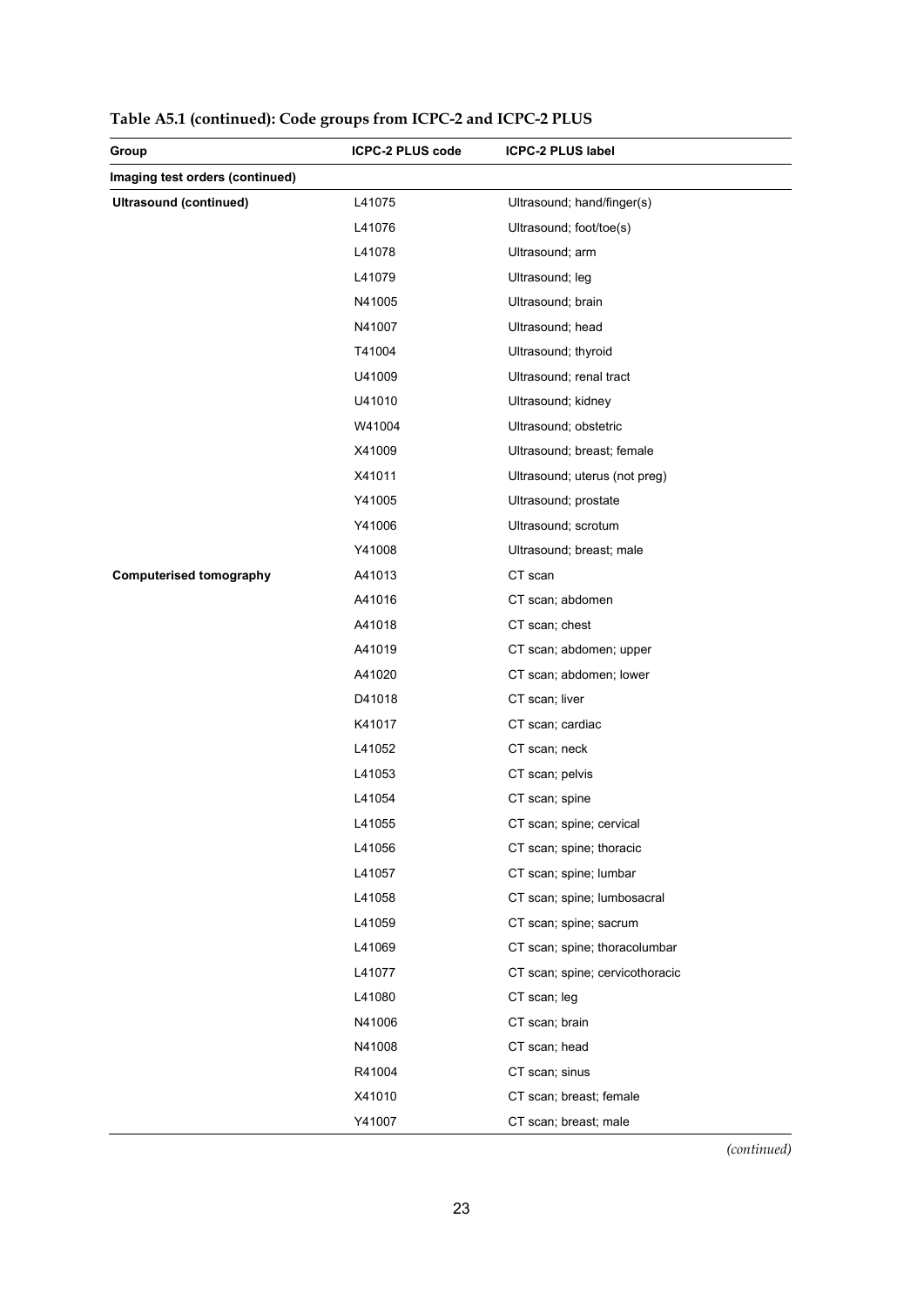| Group                             | <b>ICPC-2 PLUS code</b> | <b>ICPC-2 PLUS label</b> |
|-----------------------------------|-------------------------|--------------------------|
| Imaging test orders (continued)   |                         |                          |
| <b>Nuclear medicine</b>           | A41009                  | Nuclear medicine         |
|                                   | A41011                  | Isotope scan             |
|                                   | K41015                  | Scan; thallium heart     |
|                                   | L41002                  | Scan; bone(s)            |
|                                   | R41005                  | Scan; VQ (lung)          |
| <b>Magnetic resonance imaging</b> | A41008                  | <b>MRI</b>               |

*Note:* NOS—not otherwise specified; NEC—not elsewhere classified; A & E—accident and emergency; MBS—Medicare Benefits Schedule; '–code'—signifies that the concept includes all of the specified code across all chapters of ICPC-2 (excluding the Z social chapter). Codes listed in this appendix are only those that are currently active within ICPC-2 PLUS.